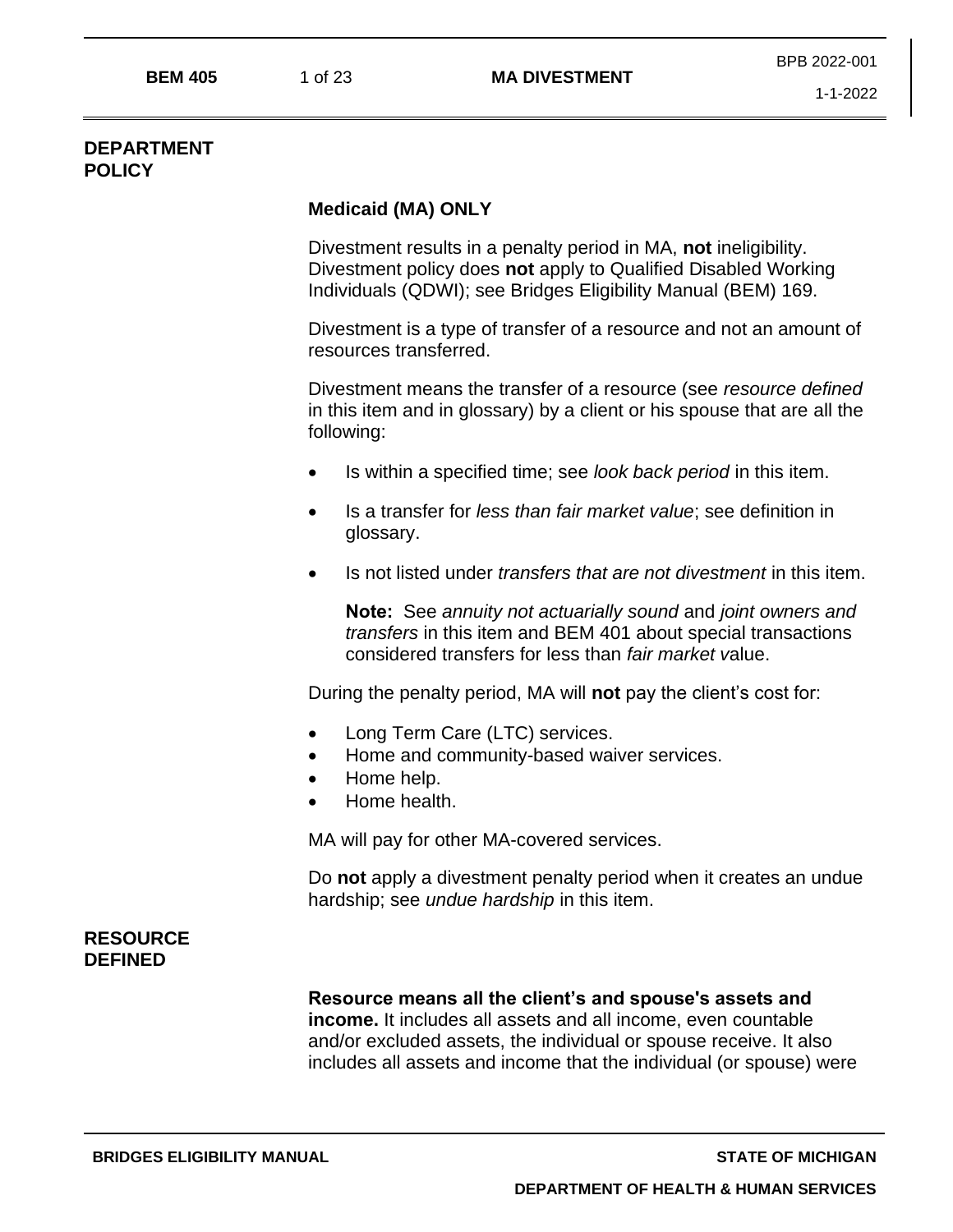|                |         |                      | BPB 2022-001 |
|----------------|---------|----------------------|--------------|
| <b>BEM 405</b> | 2 of 23 | <b>MA DIVESTMENT</b> | 1-1-2022     |

entitled to but did **not** receive because of action by one of the following:

- The client or spouse.
- A person (including a court or administrative body) with legal authority to act in place of or on behalf of the client or the client's spouse.
- Any person (including a court or administrative body) acting at the direction or upon the request of the client or his/her spouse.

#### **TRANSFER OF A RESOURCE**

Transferring a resource means giving up all or partial ownership in (or rights to) a resource. **Not** all transfers are divestment. Examples of transfers include:

- Selling an asset for fair market value (not divestment).
- Giving an asset away (divestment).
- Refusing an inheritance (divestment).
- Payments from a **MEDICAID TRUST** that are **not** to, or for the benefit of, the person or his spouse; see BEM 401 (divestment).
- Putting assets or income in a trust; see BEM 401.
- Giving up the **right** to receive income such as having pension payments made to someone else (divestment).
- Giving away a lump sum or accumulated benefit (divestment).
- Buying an annuity that is **not** actuarially sound (divestment).
- Giving away a vehicle (divestment).
- Putting assets or income into a Limited Liability Company (LLC)
- Purchasing an asset which decreases the group's net worth and is not in the group's financial interest (divestment).

Also see Joint Owners and Transfers for examples.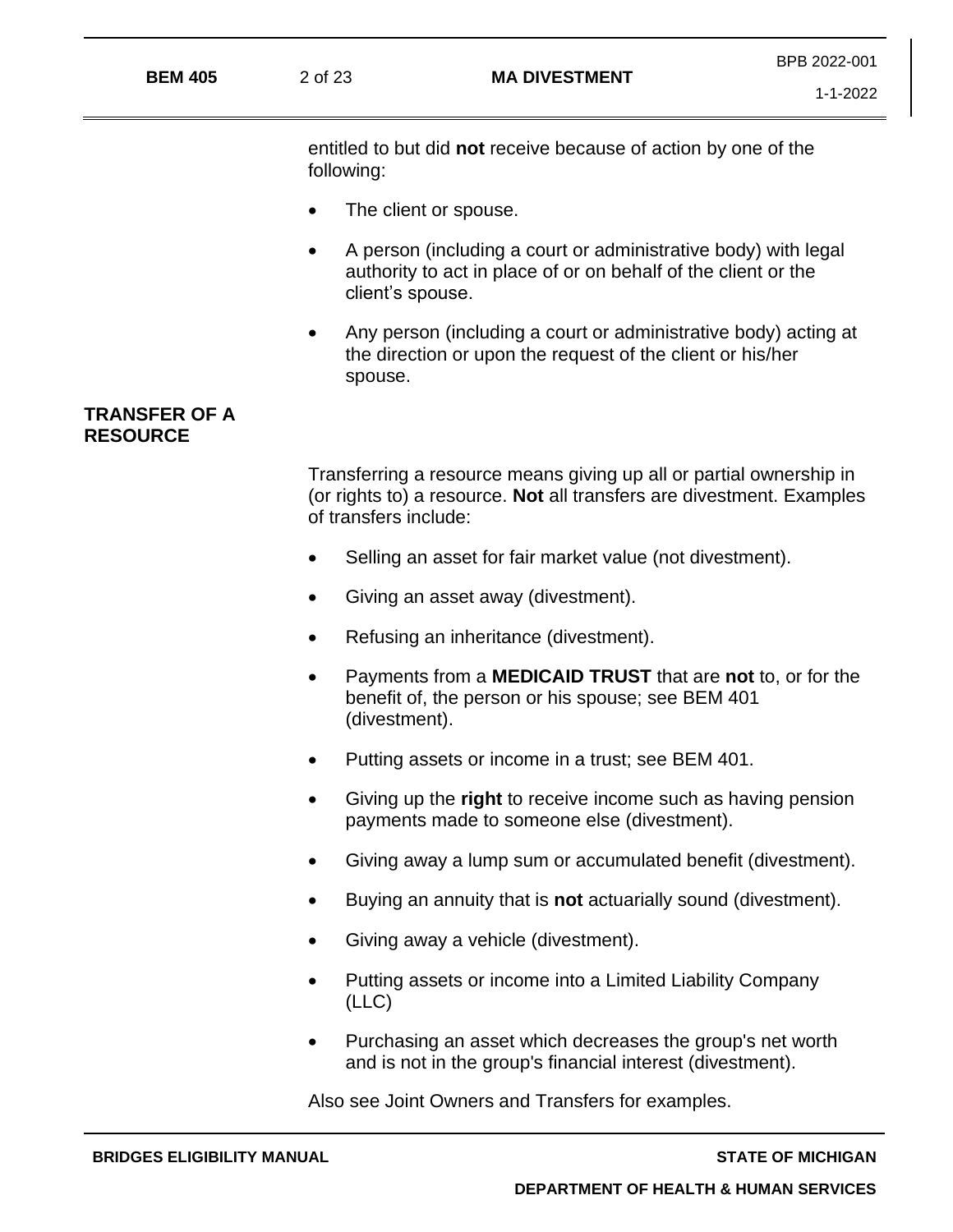| M | ı<br><b>STATISTICS</b> |
|---|------------------------|
|---|------------------------|

**BEM 405** 3 of 23 **MA DIVESTMENT**

#### **Transfers to an**  $\mathsf{L}$

Treat transfers to an LLC as a divestment unless the client retains the rights to the asset or income invested and may withdraw the asset invested on demand.

Treat transfers to an LLC that has no discernible product (goods and or services) produced as a divestment.

#### **Transfers by Representatives**

Treat transfers by any of the following as transfers by the client or spouse.

- Parent for minor.
- Legal guardian.
- Conservator.
- Court or administrative body.
- Anyone acting in place of, on behalf of, at the request of or at the direction of the client or the client's spouse.

#### **Joint Owners and Transfers**

When a client jointly owns a resource with another person(s), any action by the client or by another owner that reduces or eliminates the client's ownership or control is considered a transfer by the client.

**Example:** Mr. Jones is applying for MA. Before the look back period he added his sister's name to his bank account. Each is free to withdraw as much money as desired so adding the sister's name did **not** affect the client's ownership or control. On September 1 the sister withdrew \$10,000 and deposited the money in her own bank account. Mr. Jones is considered to have transferred \$10,000 on September 1, the day he no longer had ownership and control of his money.

**Example:** Mr. Jones is applying for MA. During the look back period Mr. Jones gave his sister half interest in real estate. His equity value at the time was \$100,000. The ownership arrangement prevents either sibling from selling without the other's permission. Mr. Jones transferred a resource on the day he reduced his ownership and control by giving his sister part ownership. The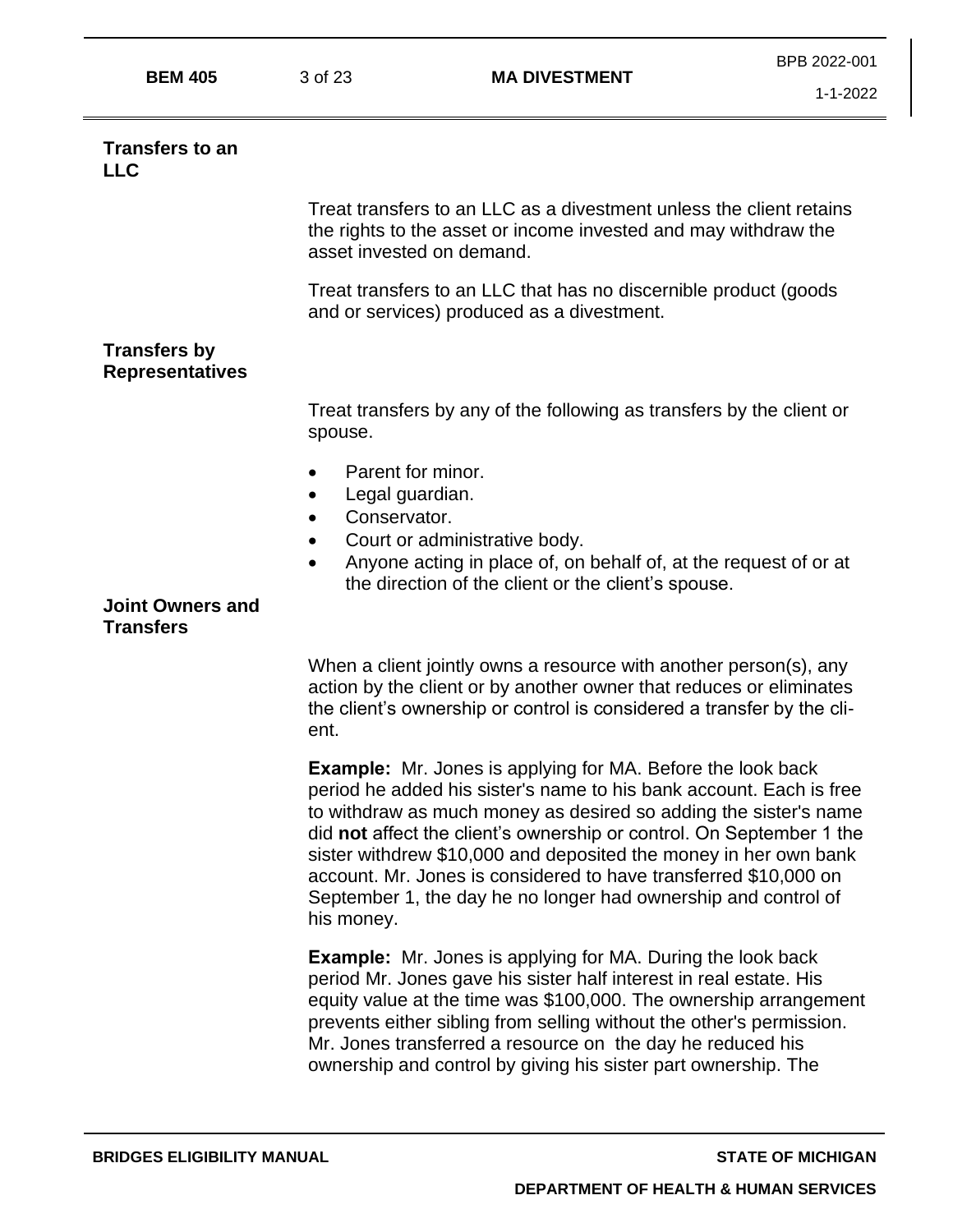| <b>BEM 405</b>                                 | 4 of 23                           | <b>MA DIVESTMENT</b>                                                                                                                                                                                         | BPB 2022-001<br>$1 - 1 - 2022$ |
|------------------------------------------------|-----------------------------------|--------------------------------------------------------------------------------------------------------------------------------------------------------------------------------------------------------------|--------------------------------|
|                                                |                                   |                                                                                                                                                                                                              |                                |
|                                                | sell. The transferred amount is:  | amount transferred depends on whether his sister is refusing to                                                                                                                                              |                                |
|                                                | $\bullet$                         | \$100,000 if she now refuses to sell.                                                                                                                                                                        |                                |
|                                                | limit for Mr. Jones' eligibility. | <b>Note:</b> The transferred amount is used to calculate the<br>divestment penalty. It is not used towards the countable asset                                                                               |                                |
|                                                | $\bullet$                         | \$50,000 if she now agrees to sell.                                                                                                                                                                          |                                |
|                                                | the divestment penalty.           | Note: Unless otherwise excluded, one-half the equity for the<br>month being tested is a countable asset for purposes of Mr.<br>Jones' asset eligibility and the other half is used to calculate              |                                |
|                                                | jointly with other persons.       | The same policy applies to resources the client's spouse owns                                                                                                                                                |                                |
|                                                | whom it was transferred.          | <b>Exception:</b> No penalty is imposed if the parties involved verify that<br>the resource transferred actually belonged solely to the person to                                                            |                                |
| <b>Annuity Not</b><br><b>Actuarially Sound</b> |                                   |                                                                                                                                                                                                              |                                |
|                                                | owner.                            | Purchase of an annuity that is not actuarially sound is a transfer for<br>less than fair market value. The transfer was made by the annuity's                                                                |                                |
|                                                |                                   | Owner means the person who pays the premium for the annuity.                                                                                                                                                 |                                |
|                                                |                                   | Annuitant means the person to whom the annuity payments are<br>made during the guarantee period of the annuity.                                                                                              |                                |
|                                                | determination.                    | An annuity is not actuarially sound if the annuitant is not expected<br>to live until the end of the guarantee period of the annuity. Use the<br>Life Expectancy Tables, EXHIBIT I in this item to make this |                                |
|                                                | certain.                          | <b>Note:</b> Guarantee period may be called annuity certain or period                                                                                                                                        |                                |
|                                                |                                   | <b>Example:</b> John purchased an annuity at age 65 with a guarantee<br>period of 10 years and payments starting at purchase. John's life<br>expectancy is 16.67 years. The annuity is actuarially sound.    |                                |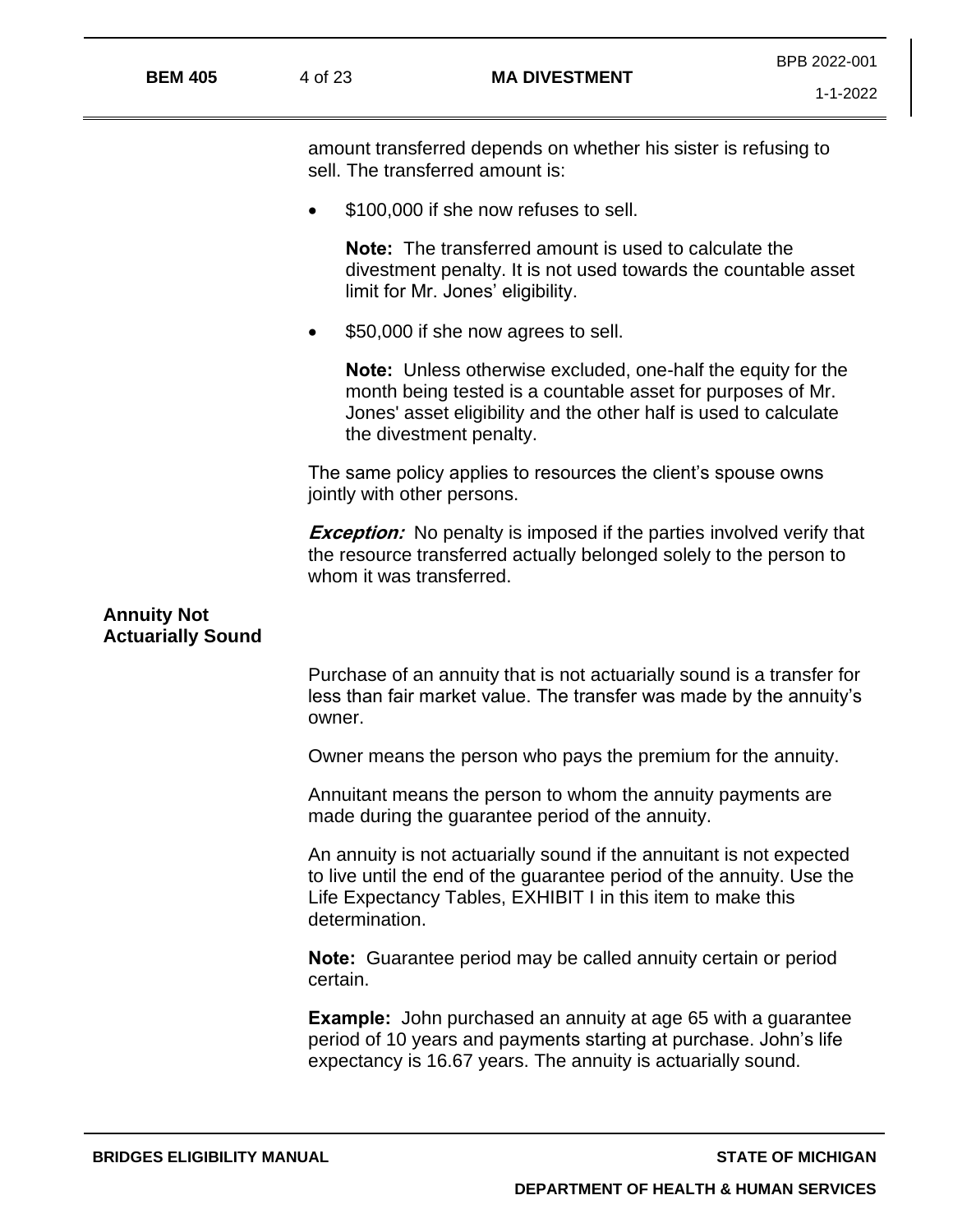**Example:** Sally purchased an annuity at age 70 with a guarantee period of 15 years and payments starting five years after purchase. The annuity is not actuarially sound because Sally's life expectancy at purchase was 15.72 years while the guarantee period ends in 20 years (five-year delay plus 15 years).

**Example:** Diane purchased an annuity at age 65 with a guarantee period of 25 years. The annuity is not actuarially sound because Diane's life expectancy is only 19.50 years.

The amount transferred for less than fair market value for an annuity that is not actuarially sound is the amount that would be paid after the end of the person's life expectancy. The amount transferred for less than fair market value is the value of the payments due in the last 5.5 years of the annuity (25 minus 19.50 = 5.50).

**Example:** Sally purchased an annuity at age 70 with a guarantee period of 15 years and payments starting five years after purchase. The annuity is not actuarially sound because Sally's life expectancy at purchase was 15.72 years while the guarantee period ends in 20 years. The amount transferred for less than fair market value is the value of the payments due in the last 4.28 years of the annuity (20 -  $15.72 = 4.28$ ).

#### **LOOK-BACK PERIOD**

|                          | The first step in determining the period of time that transfers can be<br>evaluated for divestment is determining the baseline date; see<br>baseline date in this item.                                            |
|--------------------------|--------------------------------------------------------------------------------------------------------------------------------------------------------------------------------------------------------------------|
|                          | Once the baseline date is established, you determine the look-back<br>period. The look back period is 60 months prior to the baseline<br>date.                                                                     |
| <b>Entire Period</b>     |                                                                                                                                                                                                                    |
|                          | Transfers that occur on or after a client's baseline date must be<br>considered for divestment. In addition, transfers that occurred<br>within the 60-month look-back period must be considered for<br>divestment. |
| <b>Penalty Situation</b> |                                                                                                                                                                                                                    |
|                          | A divestment determination is not required unless, sometime during<br>the month being tested, the client was in a penalty situation. To be                                                                         |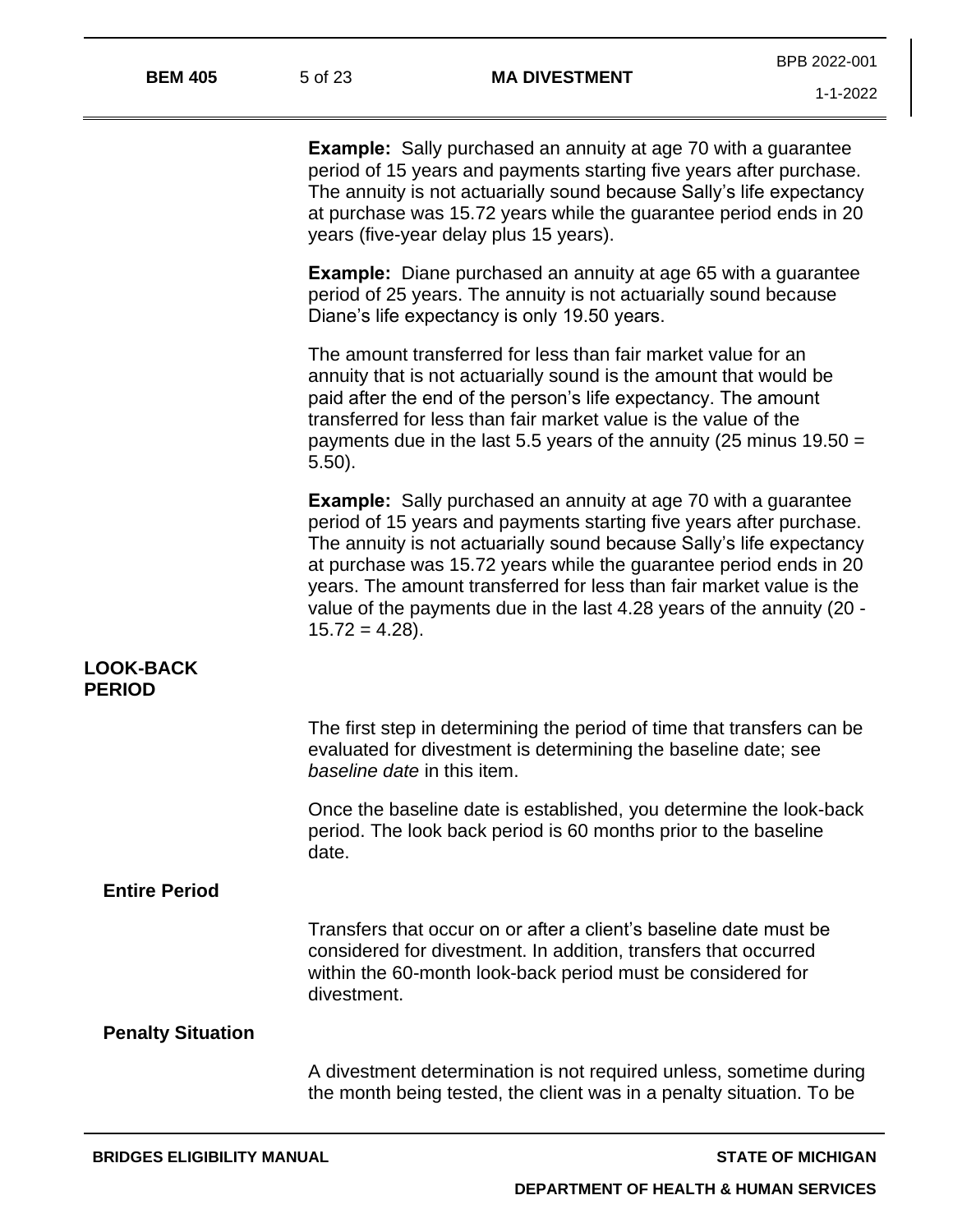| <b>BEM 405</b>       | 6 of 23                                       | <b>MA DIVESTMENT</b>                                                                                              | $1 - 1 - 2022$ |
|----------------------|-----------------------------------------------|-------------------------------------------------------------------------------------------------------------------|----------------|
|                      |                                               | in a penalty situation, the client must be eligible for MA (other than<br>QDWI) and be one of the following:      |                |
| <b>Baseline Date</b> | In an LTC facility.<br>$\bullet$<br>$\bullet$ | APPROVED FOR THE WAIVER; see BEM 106.<br>Eligible for Home Help.<br>Eligible for Home Health.                     |                |
|                      |                                               | A person's baseline date is the first date that the client was eligible<br>for Medicaid and one of the following: |                |
|                      | In LTC.<br>$\bullet$                          | APPROVED FOR THE WAIVER; see BEM 106.<br>Eligible for Home Health services.<br>Eligible for Home Help services    |                |
|                      | following happens:                            | A client's baseline date does not change even if one of the                                                       |                |
|                      |                                               | The client leaves LTC.                                                                                            |                |
|                      | <b>BEM 106.</b>                               | The client is no longer APPROVED FOR THE WAIVER; see                                                              |                |
|                      |                                               | The client no longer needs Home Help.                                                                             |                |
|                      |                                               | The client no longer needs Home Health.                                                                           |                |
|                      |                                               |                                                                                                                   |                |

### **LESS THAN FAIR MARKET VALUE**

Less than fair market value means the compensation received in return for a resource was worth less than the fair market value of the resource. That is, the amount received for the resource was less than what would have been received if the resource was offered in the open market and in an *arm's length transaction* (see glossary).

**Note:** Also see *annuity not actuarially sound* in this item.

Compensation must have tangible form and intrinsic value.

Relatives can be paid for providing services; however, assume services were provided for free when no payment was made at the time services were provided. A client can rebut this presumption by providing tangible evidence that a payment obligation existed at the

BPB 2022-001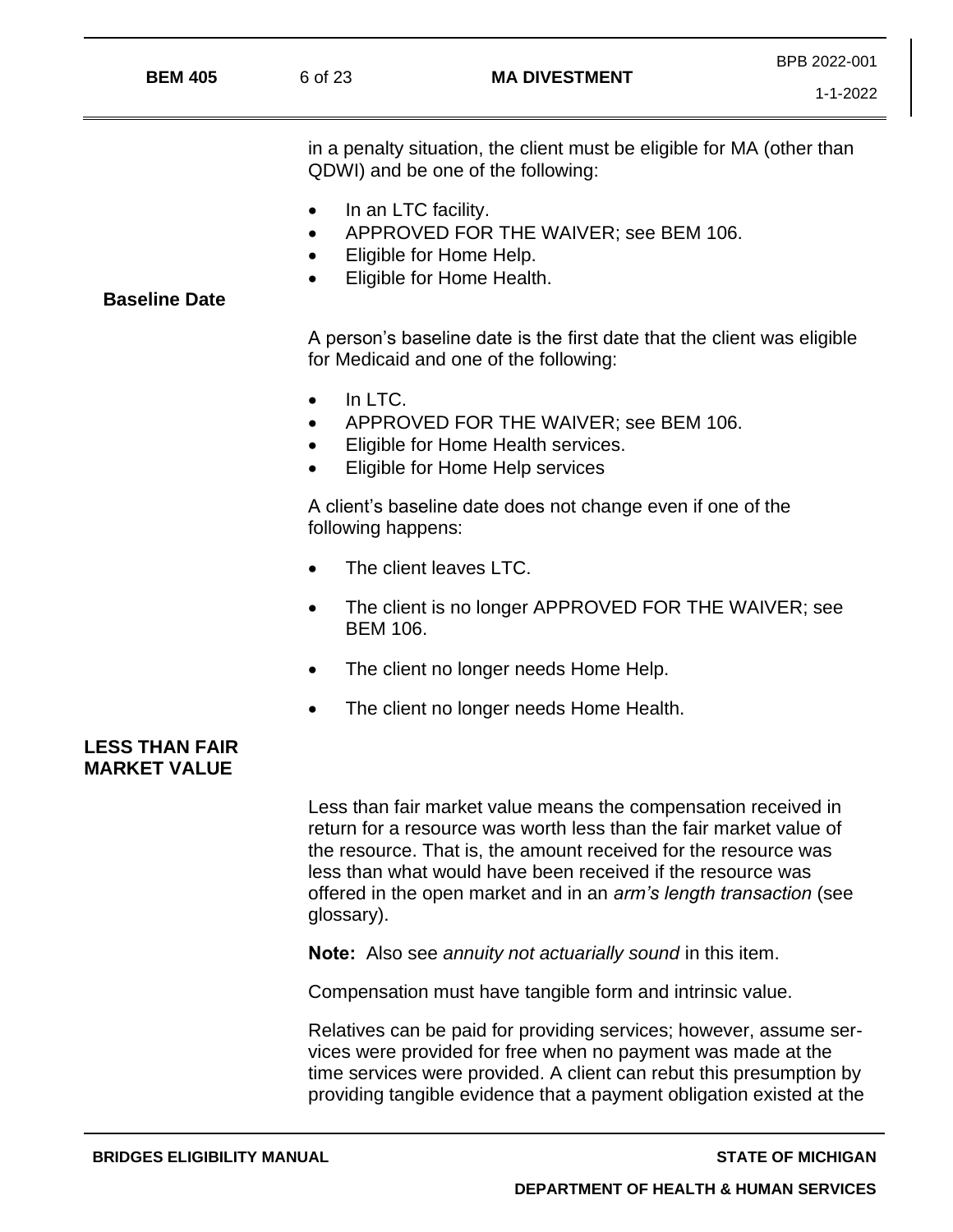| <b>BEM 405</b>                                                     | 7 of 23                          | <b>MA DIVESTMENT</b>                                                                                                                                                                                                                                                                                                                                                                                                                                                        | BPB 2022-001<br>$1 - 1 - 2022$ |
|--------------------------------------------------------------------|----------------------------------|-----------------------------------------------------------------------------------------------------------------------------------------------------------------------------------------------------------------------------------------------------------------------------------------------------------------------------------------------------------------------------------------------------------------------------------------------------------------------------|--------------------------------|
|                                                                    | apply.                           | time the service was provided (for example a written agreement<br>signed at the time services were first provided). The policy in<br>Bridges Administrative Manual (BAM) 130 allowing use of best<br>available information or best judgment as verification does not                                                                                                                                                                                                        |                                |
| <b>Value of</b><br><b>Transferring Right</b><br>to Income          |                                  |                                                                                                                                                                                                                                                                                                                                                                                                                                                                             |                                |
|                                                                    | to receive.                      | When a person gives up his right to receive income, the fair market<br>value is the total amount of income the person could have expected                                                                                                                                                                                                                                                                                                                                   |                                |
|                                                                    | transfer.                        | Use EXHIBIT I - Life Expectancy Table in this item, to compute the<br>fair market value of a lifetime income source such as a pension.<br>Base the calculation on the person's sex and age on the date of                                                                                                                                                                                                                                                                   |                                |
| <b>Personal Care &amp;</b><br><b>Home Care</b><br><b>Contracts</b> |                                  |                                                                                                                                                                                                                                                                                                                                                                                                                                                                             |                                |
|                                                                    | with activities of daily living. | <b>Personal Care Contract</b> means a contract/agreement that<br>provides health care monitoring, medical treatment, securing<br>hospitalization, visitation, entertainment, travel/transportation,<br>financial management, shopping, home help or other assistance                                                                                                                                                                                                        |                                |
|                                                                    |                                  | Home Care Contract means a contract/agreement which pays for<br>expenses such as home/cottage/care repairs, property<br>maintenance, property taxes, homeowner's insurance, heat and<br>utilities for the homestead or other real property of the client.                                                                                                                                                                                                                   |                                |
|                                                                    |                                  | Home Care and Personal Care contracts/agreements may be<br>between relatives or non-relatives. A relative is anyone related to<br>the client by blood, marriage or adoption.                                                                                                                                                                                                                                                                                                |                                |
|                                                                    |                                  | <b>Note:</b> When relatives provide assistance or services they are<br>presumed to do so for love and affection and compensation for past<br>assistance or services shall create a rebuttable presumption of a<br>transfer for less than fair market value. Fair market value of the<br>services may be determined by consultation with area businesses<br>which provide such services. Contracts/agreements that include<br>the provision of companionship are prohibited. |                                |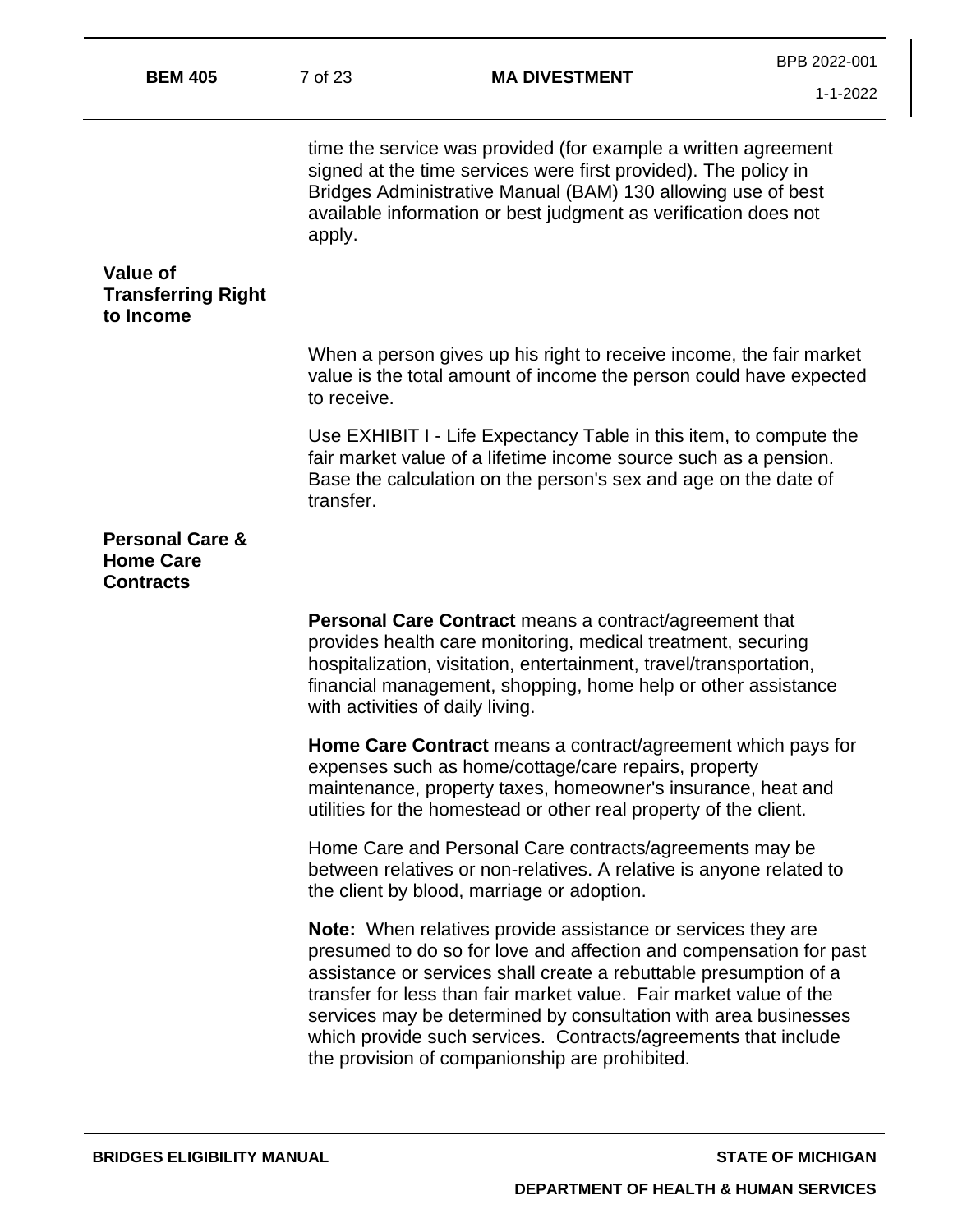All Personal Care and Home Care contracts/agreements, regardless of whether between a client and a relative or a client and a non-relative, must be considered and evaluated for divestment.

Personal Care and Home Care contracts/agreements shall be considered a transfer for less than fair market value unless the agreement meets all of the following:

- The services must be performed **after** a written legal contract/agreement has been executed between the client and the provider. The contract/agreement must be dated, and the signatures must be notarized. The services are not paid for until the services have been provided (there can be no prospective payment for future expenses or services); **and**
- At the time the services are received, the client cannot be residing in a nursing facility, adult foster care home (licensed or unlicensed), institution for mental diseases, inpatient hospital, intermediate care facility for individuals with intellectual disabilities or be eligible for home and community-based waiver, home health or home help; and
- At the time services are received, the services must have been recommended in writing and signed by the client's physician as necessary to prevent the transfer of the client to a residential care or nursing facility. Such services cannot include the provision of companionship; and
- The contract/agreement must be signed by the client or legally authorized representative, such as an agent under a power of attorney, guardian, or conservator. If the agreement is signed by a representative, that representative cannot be the provider or beneficiary of the contract/agreement.
- MDHHS will verify the contract/agreement by reviewing the written instrument between the client and the provider which must show the type, frequency and duration of such services being provided to the client and the amount of consideration (money or property) being received by the provider, or in accordance with a service plan approved by MDHHS.

Assets transferred in exchange for a contract/agreement for personal services/assistance or expenses of real property/homestead provided by another person after the date of application are considered available and countable assets.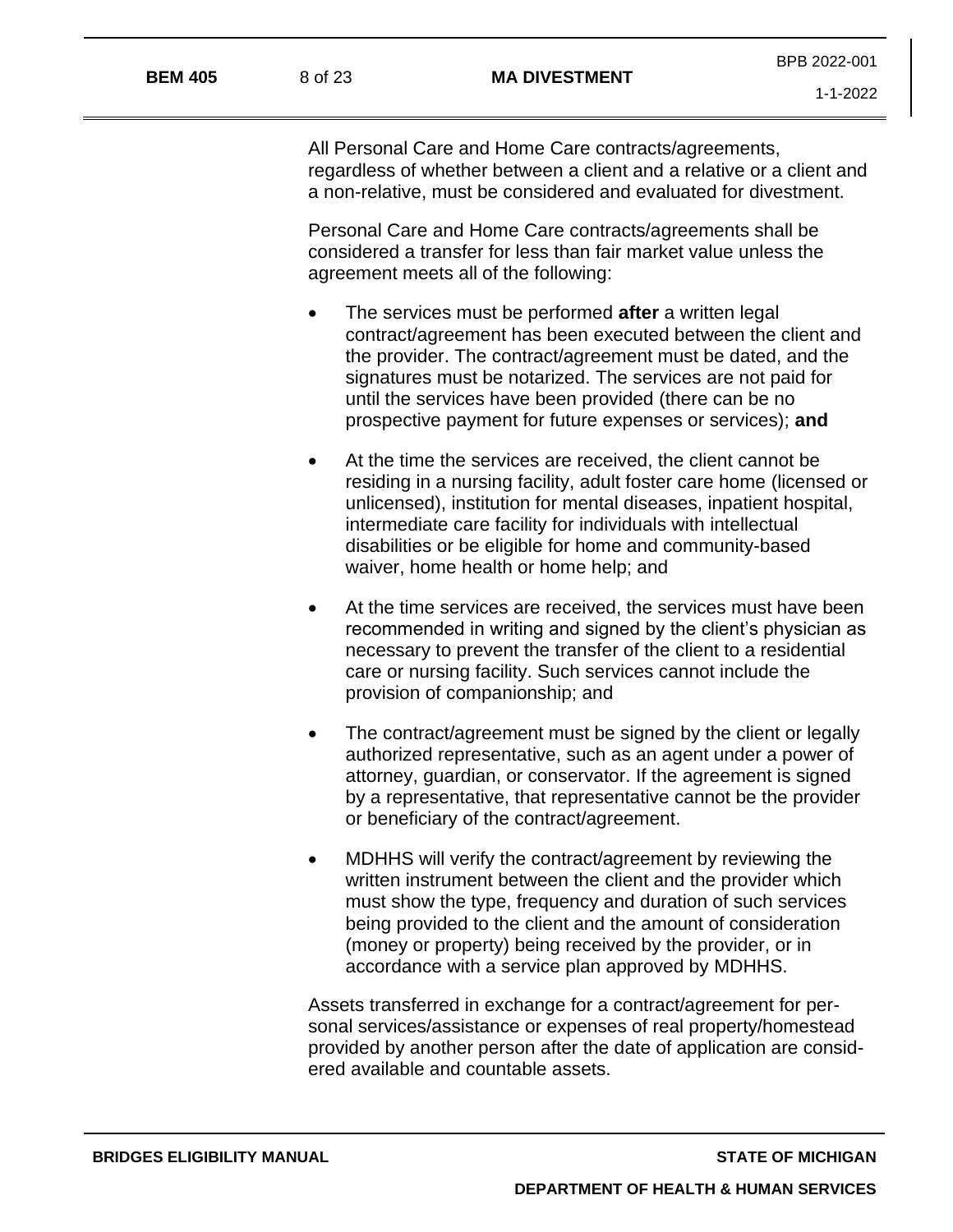|                                                                                 |                       |                                                                                                                                                                                                            | DED ZUZZ-UUT |
|---------------------------------------------------------------------------------|-----------------------|------------------------------------------------------------------------------------------------------------------------------------------------------------------------------------------------------------|--------------|
| <b>BEM 405</b>                                                                  | 9 of 23               | <b>MA DIVESTMENT</b>                                                                                                                                                                                       | 1-1-2022     |
| <b>Transferring Non-</b><br>countable or<br><b>Excluded</b><br><b>Resources</b> |                       |                                                                                                                                                                                                            |              |
|                                                                                 |                       | Transfers of resources that are excluded or not countable assets<br>under SSI-related MA policy may be divestment.                                                                                         |              |
|                                                                                 |                       | Transfer of the following may be divestment:                                                                                                                                                               |              |
|                                                                                 | $\bullet$             | Homestead of L/H and waiver client (see BEM 106) or the L/H<br>and waiver client's spouse even if the transfer occurred before<br>the client was institutionalized or approved for the waiver.             |              |
|                                                                                 | ٠<br>or not salable.  | Assets that are not countable because they were unavailable                                                                                                                                                |              |
| <b>TRANSFERS THAT</b><br><b>ARE NOT</b><br><b>DIVESTMENT</b>                    |                       |                                                                                                                                                                                                            |              |
| <b>Transferring</b><br><b>Excluded Income</b>                                   |                       |                                                                                                                                                                                                            |              |
|                                                                                 |                       | Transferring income that is not countable income for SSI-related<br>MA according to BEM 500 is not divestment.                                                                                             |              |
| <b>Transfers</b><br><b>Involving Spouse</b>                                     |                       |                                                                                                                                                                                                            |              |
|                                                                                 |                       | It is not divestment to transfer resources from the client to:                                                                                                                                             |              |
|                                                                                 |                       | The client's spouse.<br>Another SOLELY FOR THE BENEFIT OF the client's spouse.                                                                                                                             |              |
|                                                                                 |                       | Transfers from the client's spouse to another SOLELY FOR THE<br>BENEFIT OF the client's spouse are not divestment.                                                                                         |              |
| <b>Transfers</b><br><b>Involving Child</b>                                      |                       |                                                                                                                                                                                                            |              |
|                                                                                 | BENEFIT OF the child. | A transfer to the client's blind or disabled (see BEM 260) child,<br>regardless of the child's age or marital status, are not divestment.<br>This includes transfers to a trust established SOLELY FOR THE |              |

BPB 2022-001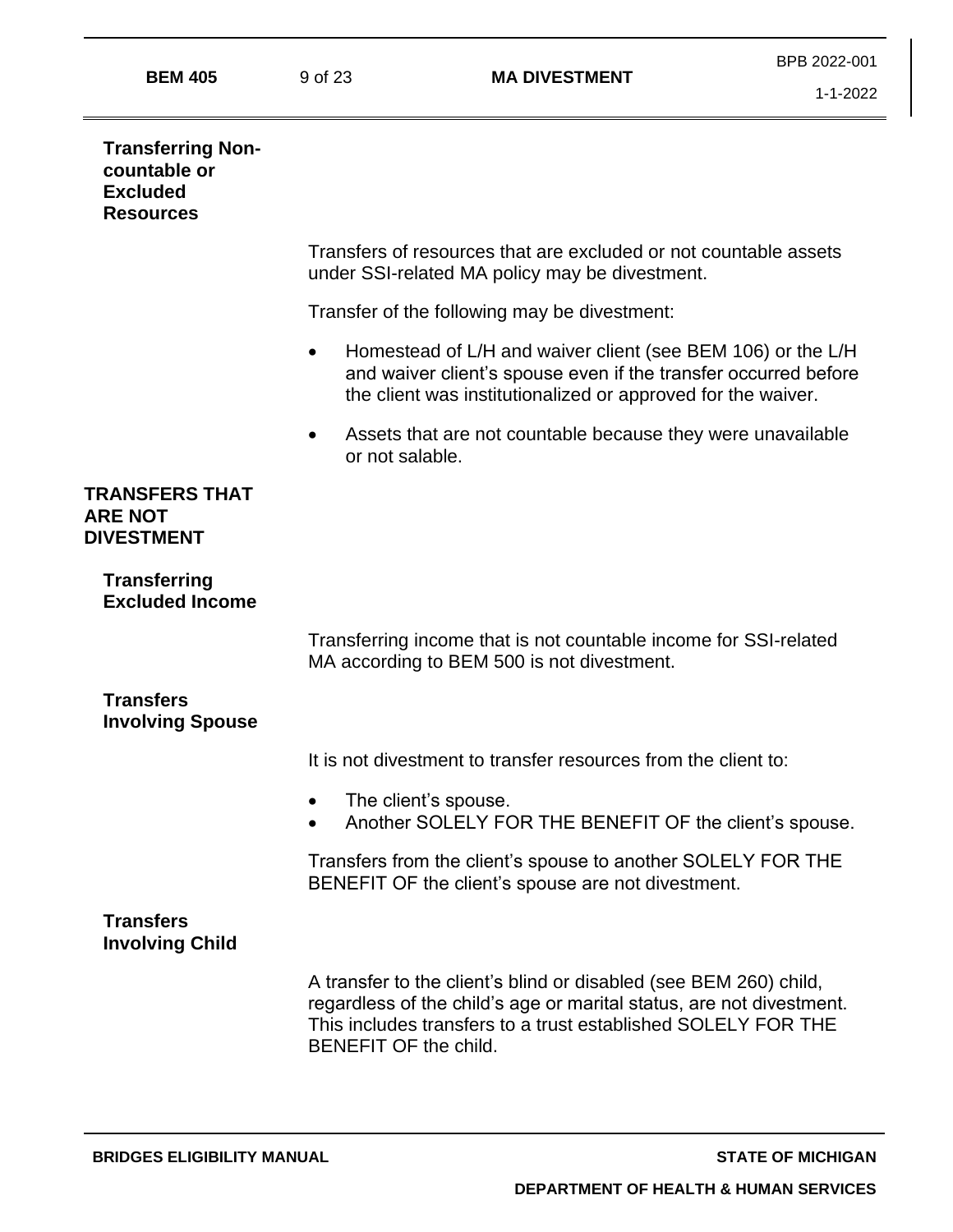| <b>BEM 405</b>                                              | 10 of 23                | <b>MA DIVESTMENT</b>                                                                                                                                                          | BPB 2022-001   |
|-------------------------------------------------------------|-------------------------|-------------------------------------------------------------------------------------------------------------------------------------------------------------------------------|----------------|
|                                                             |                         |                                                                                                                                                                               | $1 - 1 - 2022$ |
| <b>Transfer to Funeral</b><br>Plan                          |                         |                                                                                                                                                                               |                |
|                                                             |                         | See Life Insurance Funded Funeral in BEM 400 when a person has<br>irrevocably transferred ownership in life insurance or a similar<br>device designated for funeral expenses. |                |
| <b>Transfer to Trust</b>                                    |                         |                                                                                                                                                                               |                |
|                                                             |                         | Transfers to a trust established SOLELY FOR THE BENEFIT OF a<br>disabled (see BEM 260) person under age 65 are not divestment.                                                |                |
| <b>Purchase of</b><br><b>Funeral Contract</b>               |                         |                                                                                                                                                                               |                |
|                                                             | 805) is not divestment. | Placing money in an irrevocable prepaid funeral contract (see BAM                                                                                                             |                |
| <b>Asset Conversion</b>                                     |                         |                                                                                                                                                                               |                |
|                                                             | conversions.            | Converting an asset from one form to another of equal value is not<br>divestment even if the new asset is exempt. Most purchases are                                          |                |
|                                                             |                         | <b>Example:</b> Using \$5,000 from savings to buy a used car priced at<br>\$5,000 is conversion for equal value.                                                              |                |
|                                                             |                         | <b>Example:</b> Trading a boat worth about \$8,000 for a car worth about<br>\$8,000 is conversion for equal value.                                                            |                |
|                                                             | not divestment.         | Payment of expenses such as one's own taxes or utility bills is also                                                                                                          |                |
| <b>Transferring</b><br><b>Homestead to</b><br><b>Family</b> |                         |                                                                                                                                                                               |                |
|                                                             |                         | It is not divestment to transfer a homestead to the client's:                                                                                                                 |                |
|                                                             | Child under age 21.     | Spouse; see Transfers Involving Spouse above.<br>Blind or disabled child; see Transfers Involving Child above.<br>Child age 21 or over who:                                   |                |
|                                                             |                         | Lived in the homestead for at least two years immediately<br>before the client's admission to LTC or waiver approval<br>(BEM 106), and                                        |                |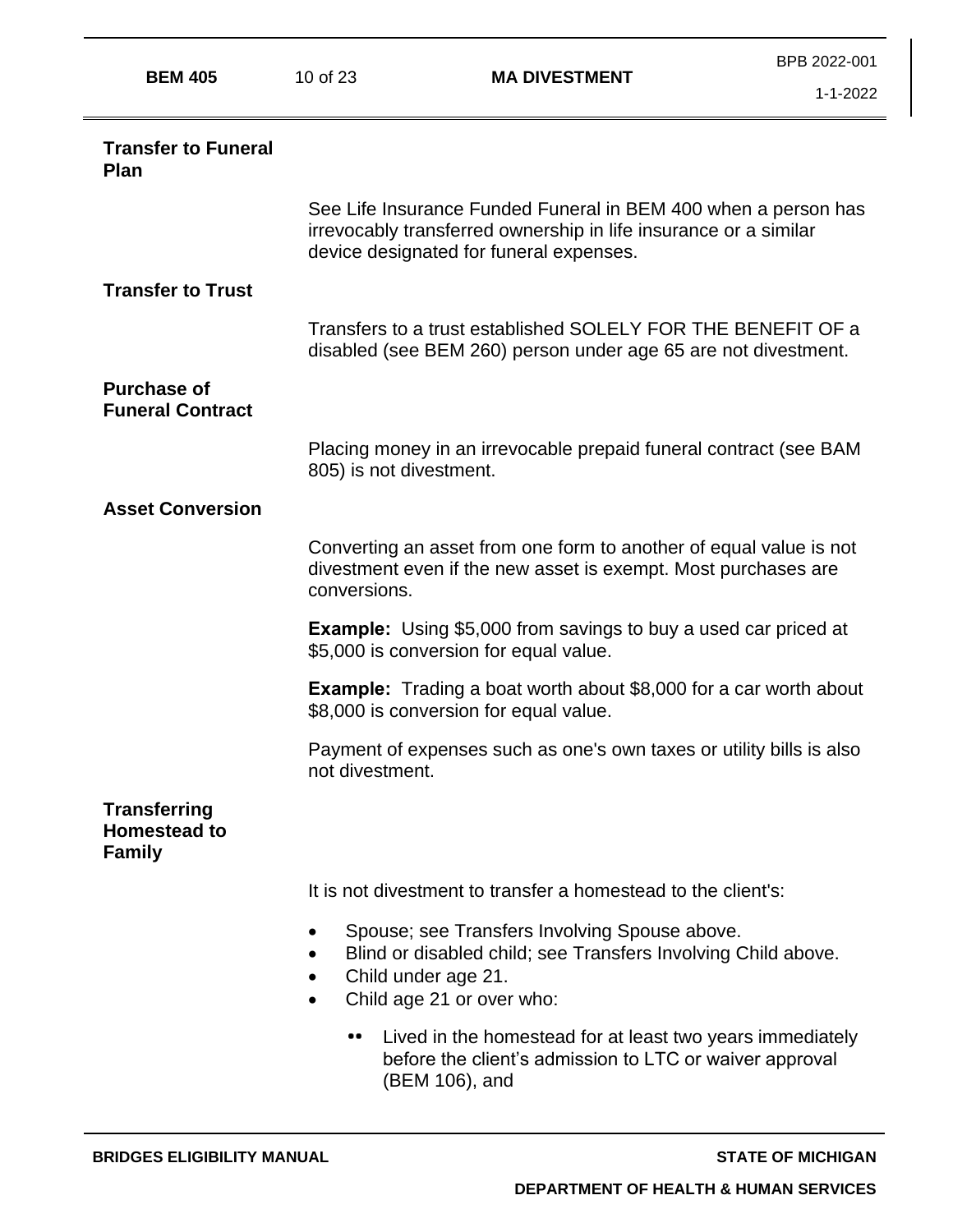| <b>BEM 405</b>         | 11 of 23             | <b>MA DIVESTMENT</b>                                                                                                                                                                                                                                                                                                                            | BPB 2022-001<br>$1 - 1 - 2022$ |
|------------------------|----------------------|-------------------------------------------------------------------------------------------------------------------------------------------------------------------------------------------------------------------------------------------------------------------------------------------------------------------------------------------------|--------------------------------|
|                        |                      | Provided care that would otherwise have required LTC or<br>waiver services (BEM 106), as documented by a<br>physician's (M.D. or D.O.) statement.                                                                                                                                                                                               |                                |
|                        |                      | Brother or sister who:                                                                                                                                                                                                                                                                                                                          |                                |
| <b>Transfers for</b>   | <br>$\bullet\bullet$ | Is part owner of the homestead, and<br>Lived in the homestead for at least one year immediately<br>before the client's admission to LTC or BEM 106/BEM 167<br>waiver approval.                                                                                                                                                                  |                                |
| <b>Another Purpose</b> |                      |                                                                                                                                                                                                                                                                                                                                                 |                                |
|                        | purpose.             | A transfer of resources to a religious order by a member of that<br>order in accordance with a vow of poverty are transfers for another                                                                                                                                                                                                         |                                |
|                        |                      | As explained in this item, transfers exclusively for a purpose other<br>than to qualify or remain eligible for MA are not divestment.                                                                                                                                                                                                           |                                |
|                        | needed.              | Assume transfers for less than fair market value were for eligibility<br>purposes until the client or spouse provides convincing evidence<br>that they had no reason to believe LTC or waiver services might be                                                                                                                                 |                                |
|                        |                      | <b>Example:</b> Mr. Smith, age 40, was in good health when he gave his<br>vacation cottage to his nephew. The next day Mr. Smith was in an<br>automobile accident. His injuries require long-term care. The<br>transfer was not divestment because Mr. Smith could not anticipate<br>his need for LTC services.                                 |                                |
|                        | <b>Exception:</b>    |                                                                                                                                                                                                                                                                                                                                                 |                                |
|                        |                      | Preservation of an estate for heirs or to avoid probate court is<br>not acceptable as another purpose.                                                                                                                                                                                                                                          |                                |
|                        |                      | That the asset or income is not counted for Medicaid does not<br>make its transfer for another purpose.                                                                                                                                                                                                                                         |                                |
| <b>Trustee Fees</b>    |                      |                                                                                                                                                                                                                                                                                                                                                 |                                |
|                        |                      | Trusts which designate a business as trustee (for example a bank)<br>usually must compensate the trustee. Reasonable compensation is<br>not divestment. Reasonable compensation means compensation<br>within the prevailing rate for the community. For example, banks<br>usually base their fee on a percentage of the value of the principal. |                                |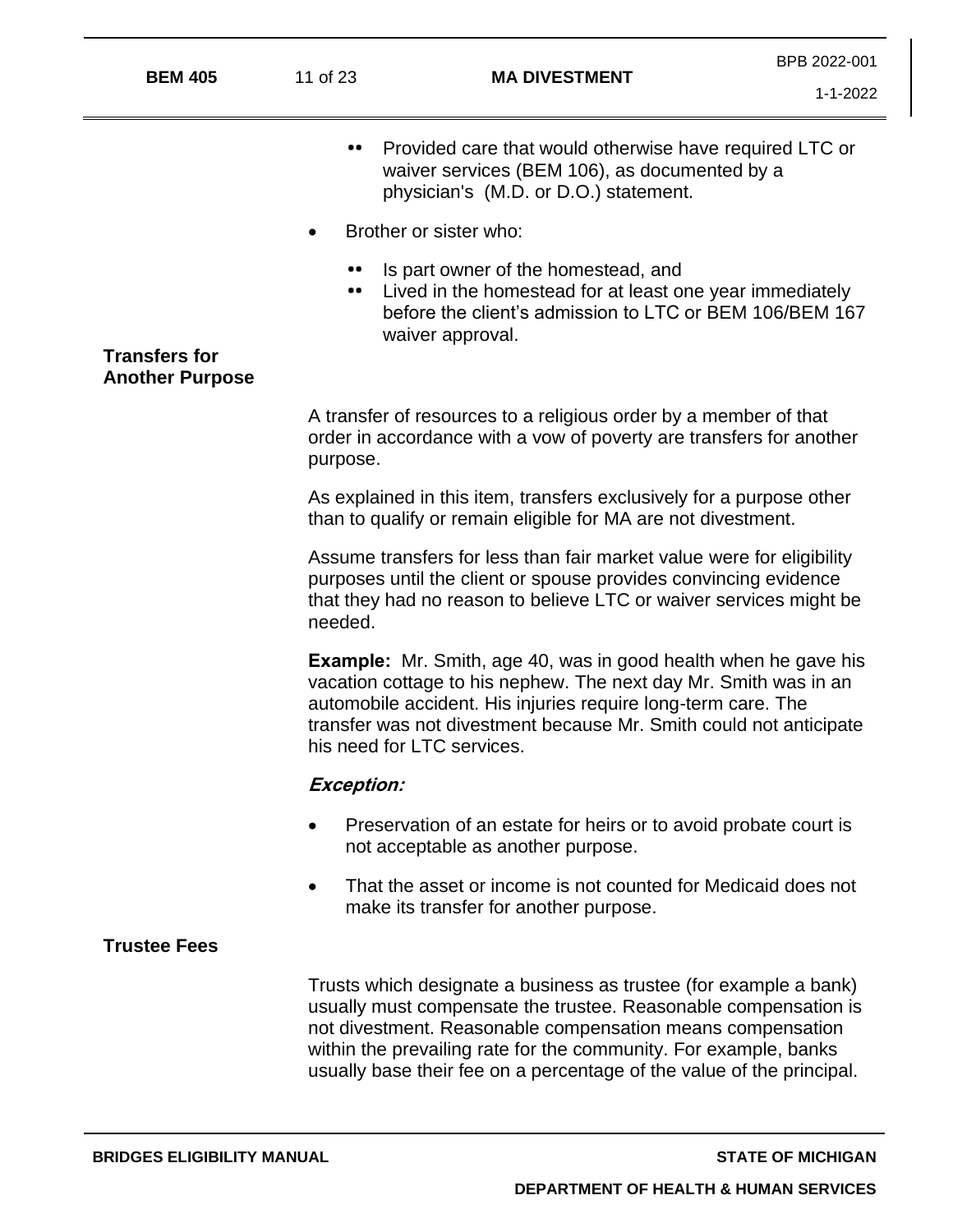| <b>BEM 405</b>                            | 12 of 23                | <b>MA DIVESTMENT</b>                                                                                                                                                                                                                                                                                                                                        | $1 - 1 - 2022$ |
|-------------------------------------------|-------------------------|-------------------------------------------------------------------------------------------------------------------------------------------------------------------------------------------------------------------------------------------------------------------------------------------------------------------------------------------------------------|----------------|
| <b>SOLELY FOR THE</b>                     |                         | There may be a basic charge in addition to the percentage or the<br>percentage may vary based on the value of the trust.                                                                                                                                                                                                                                    |                |
| <b>BENEFIT OF</b>                         |                         |                                                                                                                                                                                                                                                                                                                                                             |                |
|                                           |                         | All of the following conditions must be met for a transfer or for a<br>trust to be solely for the benefit of a person:                                                                                                                                                                                                                                      |                |
|                                           | parties.                | The arrangement must be in writing and legally binding on the                                                                                                                                                                                                                                                                                               |                |
|                                           | $\bullet$               | The arrangement must ensure that none of the resources can<br>be used for someone else during the person's lifetime, except<br>for trustee fees.                                                                                                                                                                                                            |                |
|                                           | $\bullet$<br>this item. | The arrangement must require that the resources be spent for<br>the person on an actuarially sound basis. This means that<br>spending must be at a rate that will use up all the resources<br>during the person's lifetime. Life expectancies are in Exhibit I in                                                                                           |                |
| <b>PENALTY PERIOD</b>                     |                         |                                                                                                                                                                                                                                                                                                                                                             |                |
| <b>No Maximum</b><br><b>Penalty</b>       |                         |                                                                                                                                                                                                                                                                                                                                                             |                |
|                                           | transfer.               | There is no maximum limit on the penalty period for divestment.<br>There is no minimum amount of resource transfer before incurring a<br>penalty, determine a penalty on any amount of resources that are<br>transferred and meet the definition of a divestment even if the pen-<br>alty is for one day. Divestment is a type of transfer not an amount of |                |
|                                           | until it ends.          | Any penalty period established under previous policy continues                                                                                                                                                                                                                                                                                              |                |
| <b>Computing Penalty</b><br><b>Period</b> |                         |                                                                                                                                                                                                                                                                                                                                                             |                |
|                                           | all resources divested. | Compute the penalty period on the total Uncompensated Value of                                                                                                                                                                                                                                                                                              |                |
|                                           |                         | Determine the Uncompensated Value for each resource transferred<br>and combine into a total Uncompensated Value.                                                                                                                                                                                                                                            |                |
|                                           |                         |                                                                                                                                                                                                                                                                                                                                                             |                |

BPB 2022-001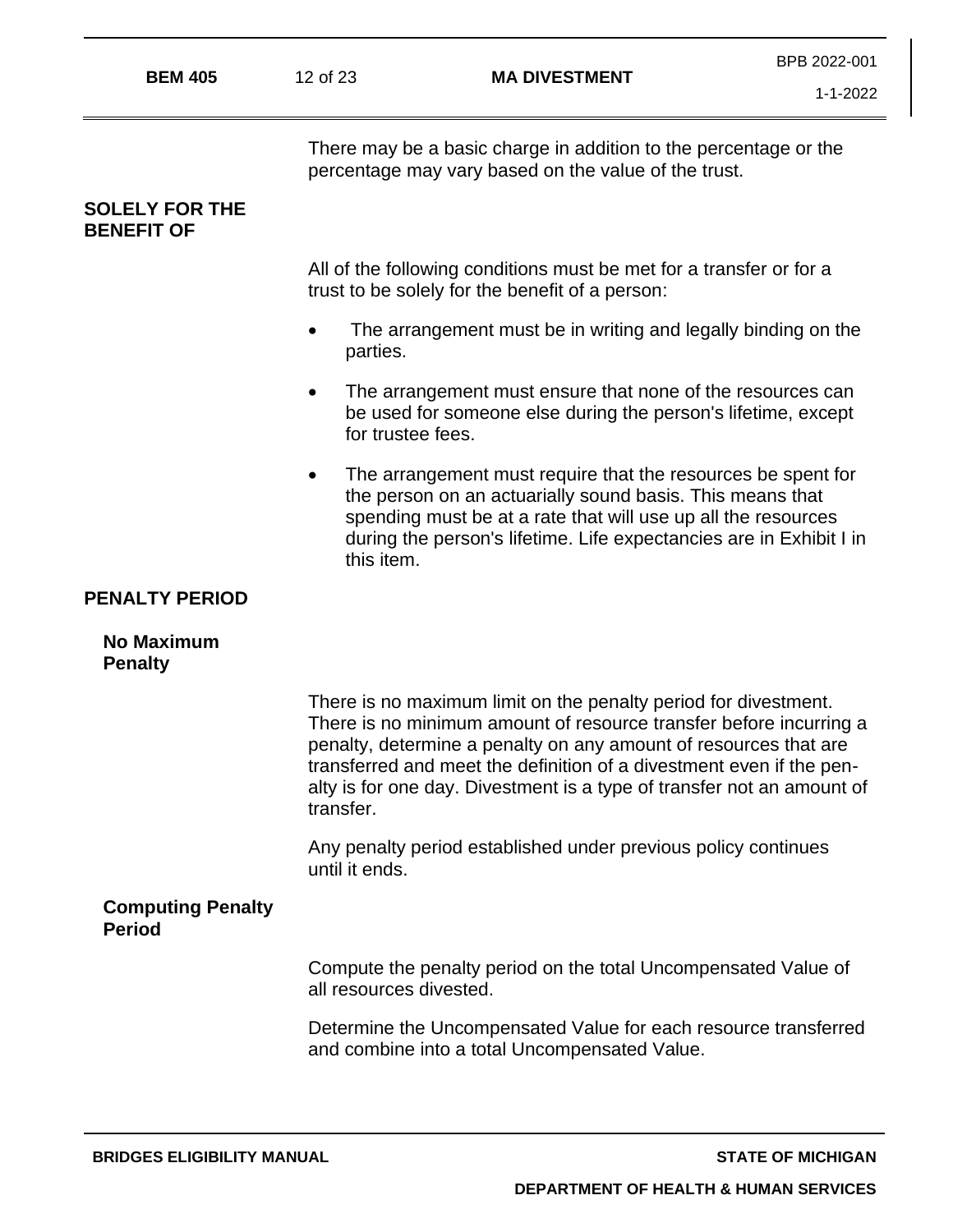Divide the total Uncompensated Value by the average monthly private LTC Cost in Michigan for the client's Baseline Date. This gives the number of full months for the penalty period. Multiply the fraction remaining by 30 to determine the number of days for the penalty period in the remaining partial month.

Apply the total penalty months and days. Apply a penalty even if the total amount of the penalty is for only a partial month.

Apply the penalty to the months (or days) an individual is eligible for Medicaid and actually in LTC, Home Health, Home Help, the MIChoice Waiver. Do not apply the divestment penalty to a period when the individual is not eligible for Medicaid for any reason (that is the case closes for any reason or is eligible for Medicaid but is not in LTC, Home Help, Home Health, the MIChoice Waiver. Restart the penalty when the individual is again eligible for Medicaid and in LTC, Home Help, Home Health, the MIChoice Waiver. When a medical provider is paid by the individual, or by a third party on behalf of the individual, for medical services received, that month is not a penalty month. Do not count that month as part of the penalty period. This does not include payments made by commercial insurance or Medicare; see Resources Returned in this item.

**Note:** An individual is not eligible for MA in a month they have prepaid for LTC. Because federal law directs a resident in a nursing facility must have access to all monies held by the facility for the resident, count the money held by a nursing facility as cash.

A group 2 deductible eligible individual is not eligible for Medicaid until the deductible is met. Apply the penalty only to the days of the month after the deductible is met.

The 1st day the client is eligible to receive MA coverage for LTC, MIChoice, home help, or a home health service is the 1st day after the penalty period ends.

| <b>Baseline Date In</b> | <b>LTC</b> |
|-------------------------|------------|
| <b>Calendar Year</b>    | Cost       |
| 2022                    | \$9880     |
| 2021                    | \$9560     |
| 2020                    | \$8618     |
| 2019                    | \$8469     |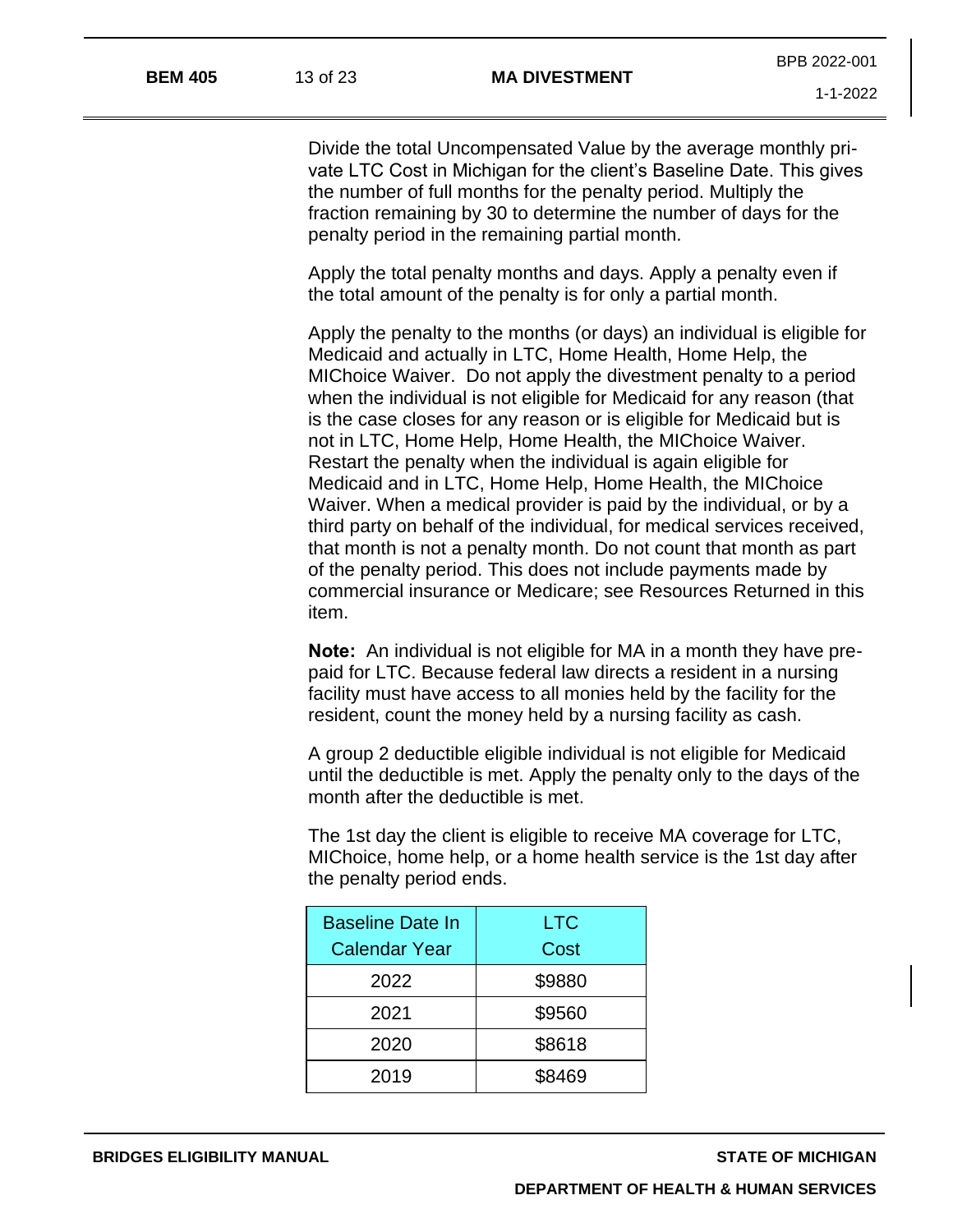1-1-2022

BPB 2022-001

| <b>Baseline Date In</b>       | <b>LTC</b> |
|-------------------------------|------------|
| <b>Calendar Year</b>          | Cost       |
| 2018                          | \$8261     |
| 2017                          | \$8018     |
| 2016                          | \$8282     |
| 2015                          | \$8084     |
| 2014                          | \$7867     |
| 2013                          | 7631       |
| 2012                          | \$7032     |
| 2011                          | \$6816     |
| 2010                          | \$6618     |
| 2009                          | \$6362     |
| 2008                          | \$6191     |
| 2007                          | \$5938     |
| 2006                          | \$5549     |
| 2005                          | \$5367     |
| 2004                          | \$5250     |
| 2003                          | \$5043     |
| 2002                          | \$4703     |
| 2001                          | \$4518     |
| 2000                          | \$4331     |
| 1999                          | \$3981     |
| 1998                          | \$3711     |
| 1997                          | \$3507     |
| <b>Before January</b><br>1997 | \$3441     |

The penalty period starts on the date which the individual is eligible for Medicaid and would otherwise be receiving institutional level care (LTC, MIChoice waiver, home help, or home health services), and is not already part of a penalty period. When a medical provider is paid by the individual, or by a third party on behalf of the individual, for medical services received, the individual is not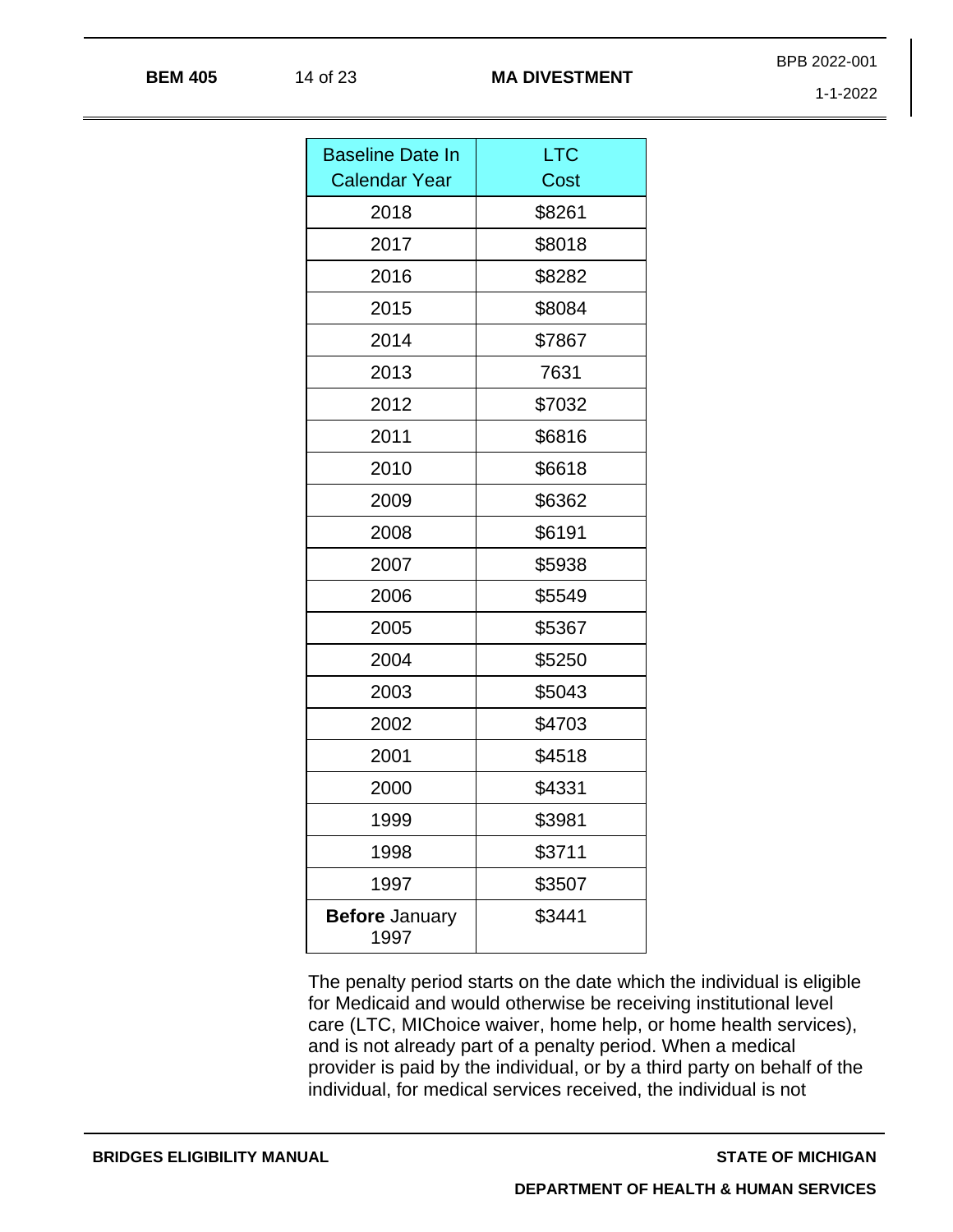| <b>BEM 405</b>                             | 15 of 23                  | <b>MA DIVESTMENT</b>                                                                                                                                                                                                                                                                                                                                                                                                                                                                                                                                                     | BPB 2022-001<br>1-1-2022 |
|--------------------------------------------|---------------------------|--------------------------------------------------------------------------------------------------------------------------------------------------------------------------------------------------------------------------------------------------------------------------------------------------------------------------------------------------------------------------------------------------------------------------------------------------------------------------------------------------------------------------------------------------------------------------|--------------------------|
|                                            | Medicare.                 | eligible for Medicaid in that month and the month is not a penalty<br>month. That month cannot be counted as part of the penalty period.<br>This does not include payments made by commercial insurance or                                                                                                                                                                                                                                                                                                                                                               |                          |
|                                            | Exception in this item.   | <b>Note:</b> If a past unreported divestment is discovered or an agency<br>error is made which should result in a penalty, a penalty must be<br>determined under the policy in place at the time of discovery. If a<br>penalty is determined for a transfer in the past, apply the penalty<br>from the first day after timely notice is given; see Recipient                                                                                                                                                                                                             |                          |
| <b>Recipient</b><br><b>Exception</b>       |                           |                                                                                                                                                                                                                                                                                                                                                                                                                                                                                                                                                                          |                          |
|                                            |                           | Timely notice must be given to LTC recipients, and waiver<br>recipients (BEM 106) before actually applying the penalty.<br>Adequate notice must be given to new applicants.                                                                                                                                                                                                                                                                                                                                                                                              |                          |
| <b>Uncompensated</b><br><b>Value</b>       |                           |                                                                                                                                                                                                                                                                                                                                                                                                                                                                                                                                                                          |                          |
|                                            |                           | The uncompensated value of a divested resource is                                                                                                                                                                                                                                                                                                                                                                                                                                                                                                                        |                          |
|                                            | $\bullet$                 | The resource's cash or equity value.<br>Minus any compensation received.                                                                                                                                                                                                                                                                                                                                                                                                                                                                                                 |                          |
| <b>Spouses Sharing a</b><br><b>Penalty</b> | $\bullet$<br>application. | The uncompensated value of a promissory note, loan, or<br>mortgage is the outstanding balance due on the date of                                                                                                                                                                                                                                                                                                                                                                                                                                                         |                          |
|                                            |                           | Penalize a client if her or his spouse divests. The penalty is<br>imposed on whichever spouse is in a penalty situation. If both<br>spouses are in a penalty situation, the penalty period (or any<br>remaining part) must be divided between them.                                                                                                                                                                                                                                                                                                                      |                          |
|                                            |                           | <b>Example:</b> Mr. and Mrs. Brown divested themselves of assets prior<br>to Mr. Brown entering an LTC facility and applying for Medicaid. Mr.<br>Brown is in LTC and under a divestment penalty for 24 months.<br>When Mrs. Brown enters the facility 6 months later, the remaining<br>18 months of Mr. Brown's penalty are divided between them, giving<br>Mr. and Mrs. Brown each 9 months of the penalty still to complete.<br>If either Mr. or Mrs. Brown dies before they complete their penalty<br>the remainder of their penalty is transferred to their spouse. |                          |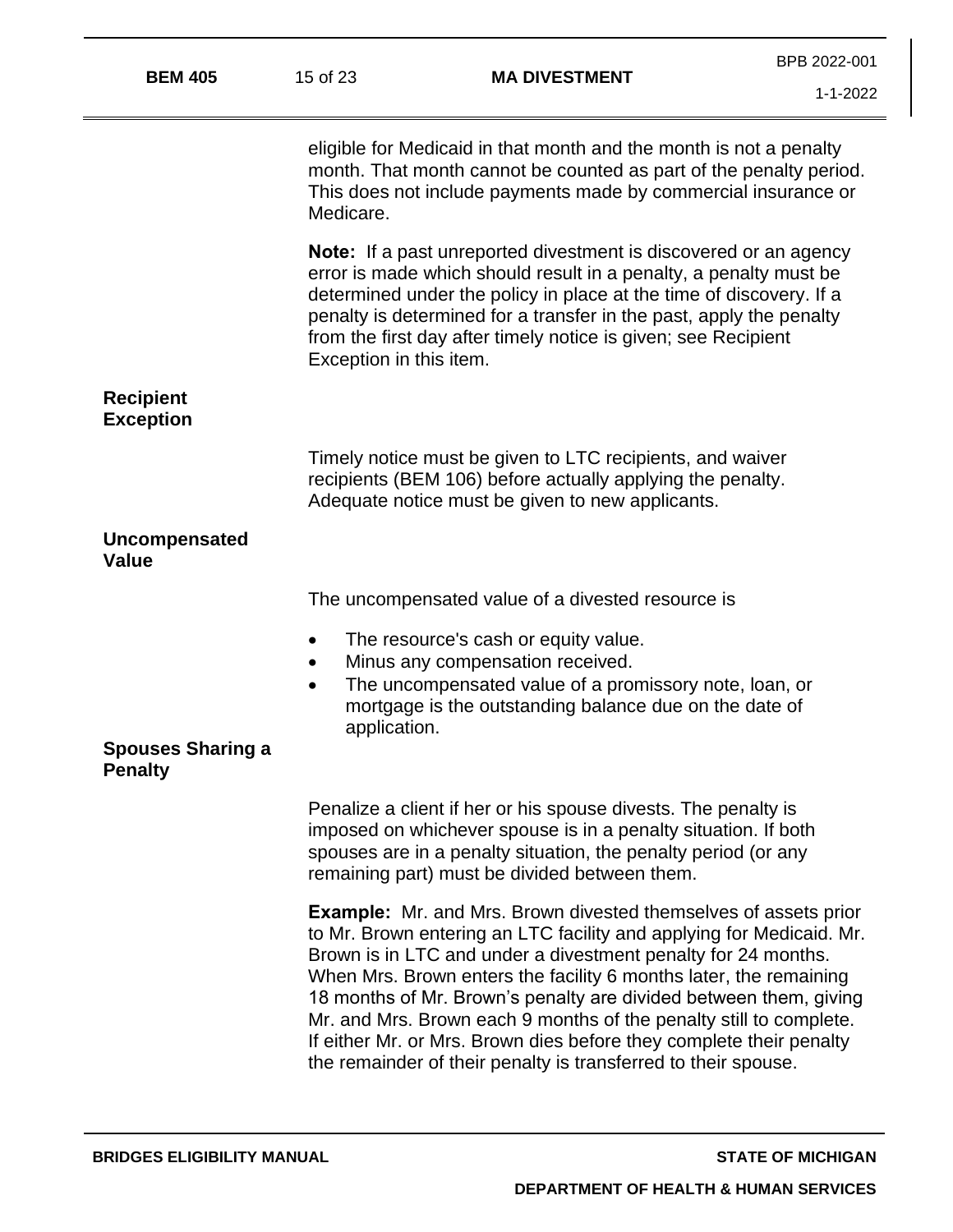**Example:** Mr. Brown enters a LTC facility and applies for Medicaid. He is found eligible for Medicaid. During the presumed asset eligibility period Mrs. Brown transfers Mr. Brown's assets to herself and then transfers the assets to her children (the first transaction is permitted the second transaction is divestment). Mr. Brown incurs the divestment penalty. Mrs. Brown then enters the LTC facility. Mr. and Mrs. Brown divide the remainder of the incurred divestment penalty. **Resources Returned** Cancel a divestment penalty if either of the following occurs before the penalty is in effect: • All the transferred resources are returned and retained by the individual. • Fair market value is paid for the resources. Recalculate the penalty period if either of the following occurs while the penalty is in effect: • All the transferred resources are returned. • Full compensation is paid for the resources. Use the same per diem rate originally used to calculate the penalty period. Once a divestment penalty is in effect, return of, or payment for, resources cannot eliminate any portion of the penalty period already past. However, recalculate the penalty period. The divestment penalty ends on the later of the following: The end date of the new penalty period. • The date the client notified you that the resources were returned or paid for. **UNDUE HARDSHIP** Waive the penalty if it creates undue hardship. Assume there is no undue hardship unless you have evidence to the contrary. Undue hardship exists when the client's physician (M.D. or D.O.) says: • Necessary medical care is not being provided, and

• The client needs treatment for an emergency condition.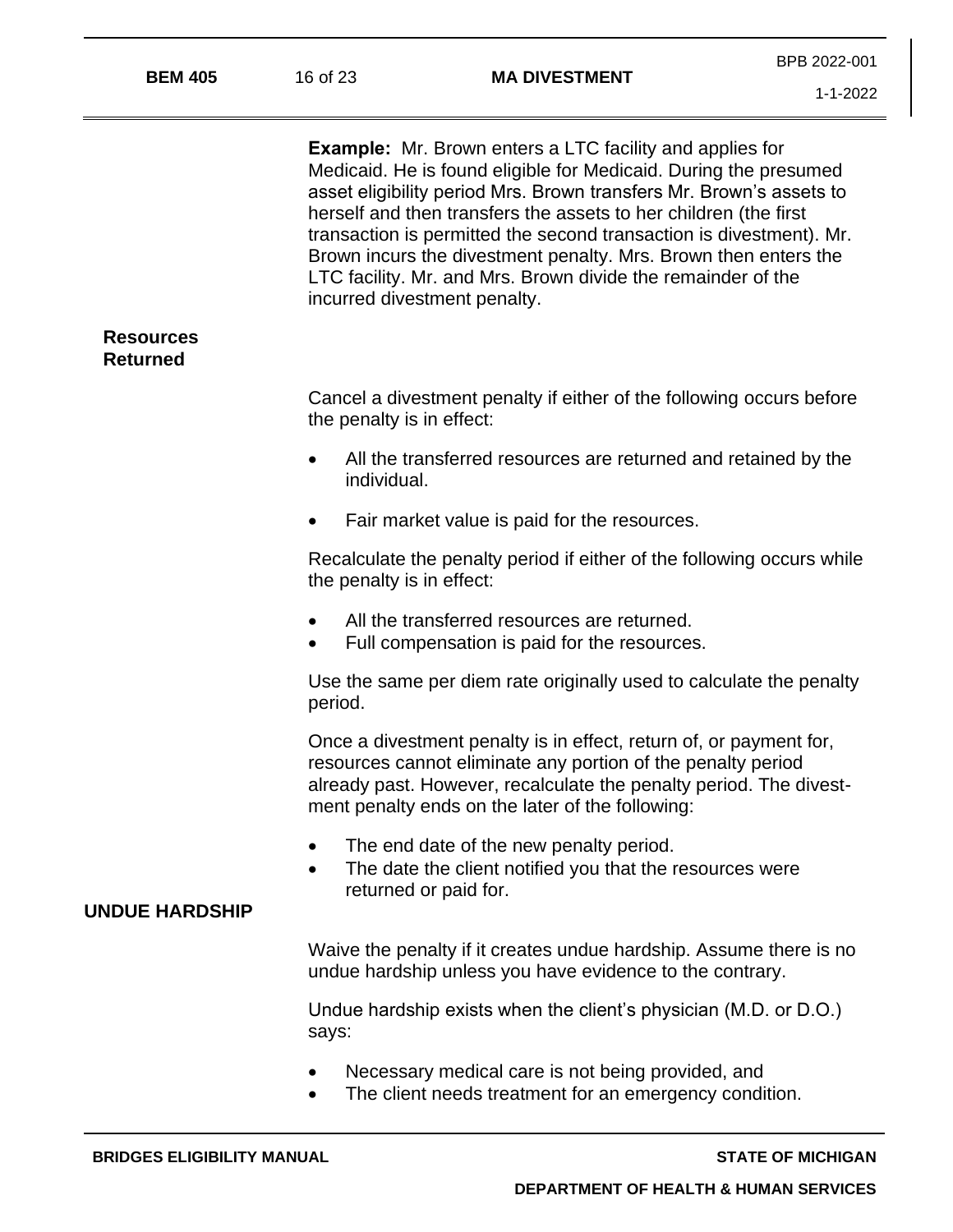A medical emergency exists when a delay in treatment may result in the person's death or permanent impairment of the person's health.

A psychiatric emergency exists when immediate treatment is required to prevent serious injury to the person or others.

See BEM 100, Policy Exception Request Procedure.

## **VERIFICATION REQUIREMENTS**

Verification is not required when the client states he and his spouse have not transferred resources unless:

- The client's statement is unclear, inconsistent or conflicts with known facts, or
- Existing information in the case record indicates divestment may have occurred.

Verify the following to document divestment:

- Date of transfer.
- Fair market value or cash value.
- Uncompensated value.

Obtain a statement from the LTC or waiver client's physician (M.D. or D.O.) to verify:

- The client's non-disabled child (age 21 or older) provided the care that would otherwise have required LTC or waiver services and
- A doctor's statement or other medical records indicating the medical need for the services at the time the services were initiated.
- Undue Hardship.

Verify the non-disabled child who provided the care lived in the homestead for at least two years immediately before the client's admission to LTC or BEM 106 waiver approval.

Verify the sibling's ownership interest and length of residence in the homestead if a homestead was transferred to a sibling.

Verify disability and blindness according to BEM 260.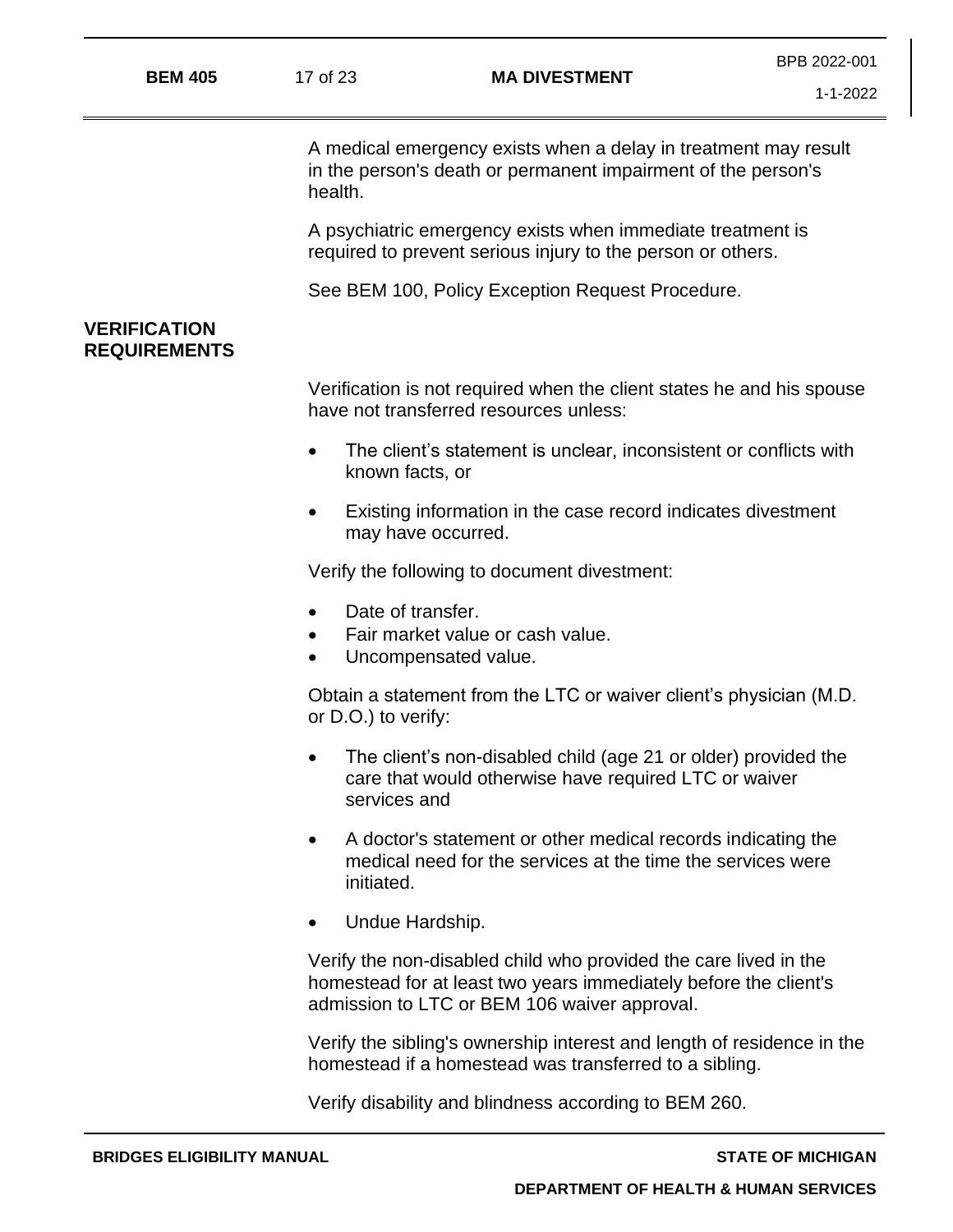#### **Verification Sources**

Sources to verify transfers and the reasons for them include, but are not limited to, the following:

- Legal documents.
- Payment or tax records.
- Bills of sale.
- Court or attorney records.
- Correspondence regarding the transaction.
- Bankbooks or statements.

Sources to verify ownership interest in a homestead include, but are not limited to:

- Deeds.
- Mortgages.
- Purchase agreements.
- Contracts.
- Other court or county records.

Sources to verify length of residence in a homestead include, but are not limited to:

- Driver's license or State I.D.
- Income tax returns.
- Voter registration.
- Cancelled mail.
- Other type of I.D., which has both name and address.
- Written statement from one of the following who has knowledge of length of residence in the homestead:
	- Physician.
	- $\bullet \bullet$ Clergy.
	- $\bullet \bullet$ Other professional.

## **PET CODE**

Program enrollment type (PET) code EXM-DIVM indicates a divestment penalty.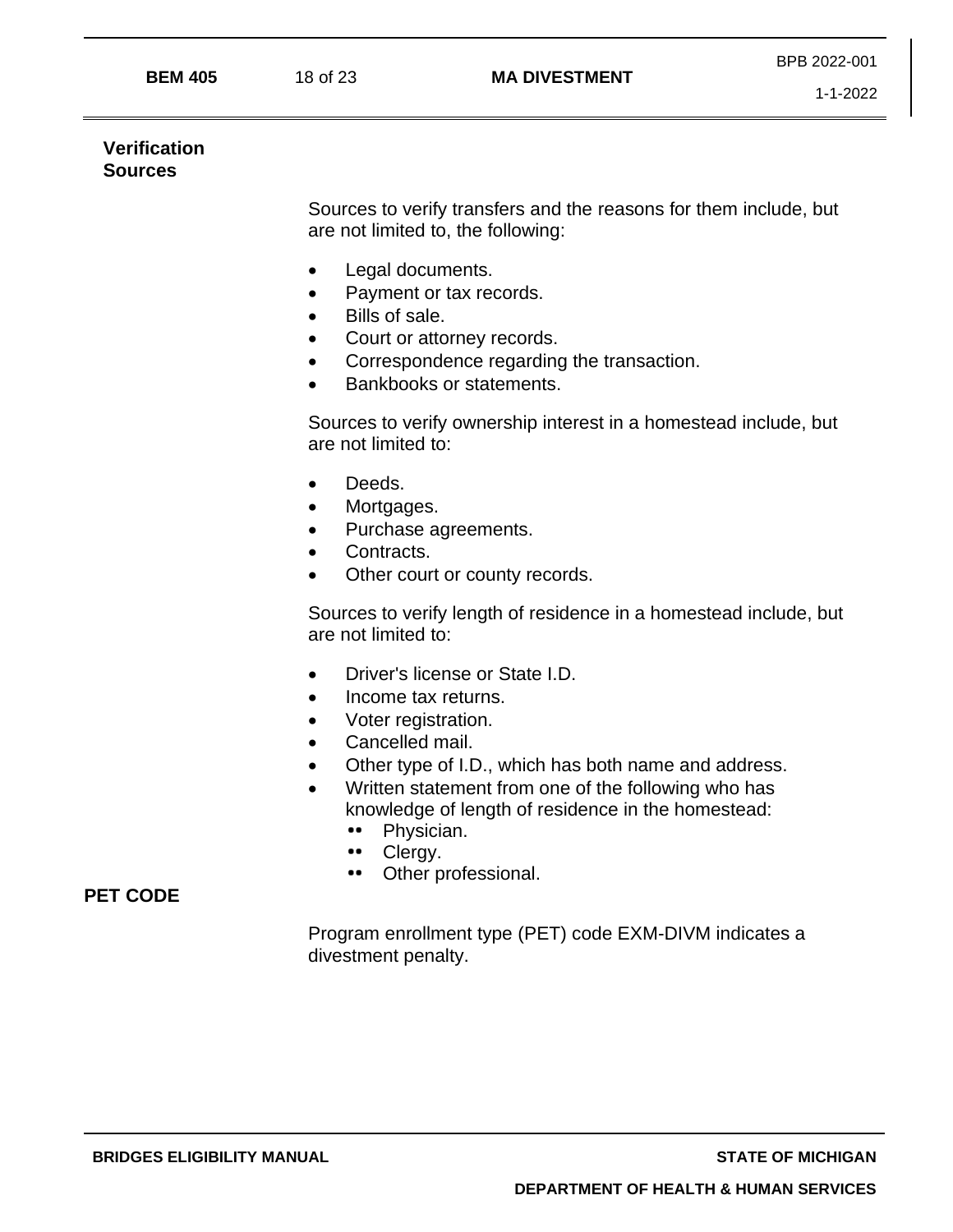| <b>BEM 405</b> |          | <b>MA DIVESTMENT</b> | BPB 2022-001 |
|----------------|----------|----------------------|--------------|
|                | 19 of 23 |                      | 1.1.2022     |

1-1-2022

# **EXHIBIT I - LIFE EXPECTANCY TABLE**

| <b>Exact Age</b>        | <b>Male Life Expectancy</b> | <b>Female Life Expectancy</b> |
|-------------------------|-----------------------------|-------------------------------|
| $\boldsymbol{0}$        | 76.04                       | 80.99                         |
| $\mathbf 1$             | 75.52                       | 80.43                         |
| $\mathbf{2}$            | 74.55                       | 79.46                         |
| 3                       | 73.58                       | 78.48                         |
| $\overline{\mathbf{4}}$ | 72.59                       | 77.49                         |
| 5                       | 71.60                       | 76.50                         |
| $6\phantom{1}$          | 70.62                       | 75.51                         |
| $\overline{\mathbf{7}}$ | 69.63                       | 74.52                         |
| 8                       | 68.64                       | 73.53                         |
| $\boldsymbol{9}$        | 67.64                       | 72.54                         |
| 10                      | 66.65                       | 71.54                         |
| 11                      | 65.66                       | 70.55                         |
| 12                      | 64.66                       | 69.56                         |
| 13                      | 63.67                       | 68.56                         |
| 14                      | 62.68                       | 67.57                         |
| 15                      | 61.70                       | 66.58                         |
| 16                      | 60.73                       | 65.60                         |
| 17                      | 59.76                       | 64.62                         |
| 18                      | 58.81                       | 63.63                         |
| 19                      | 57.86                       | 62.66                         |
| 20                      | 56.91                       | 61.68                         |
| 21                      | 55.98                       | 60.71                         |
| 22                      | 55.05                       | 59.73                         |
| 23                      | 54.13                       | 58.76                         |
| 24                      | 53.22                       | 57.80                         |
| 25                      | 52.30                       | 56.83                         |
| 26                      | 51.38                       | 55.86                         |
| 27                      | 50.47                       | 54.90                         |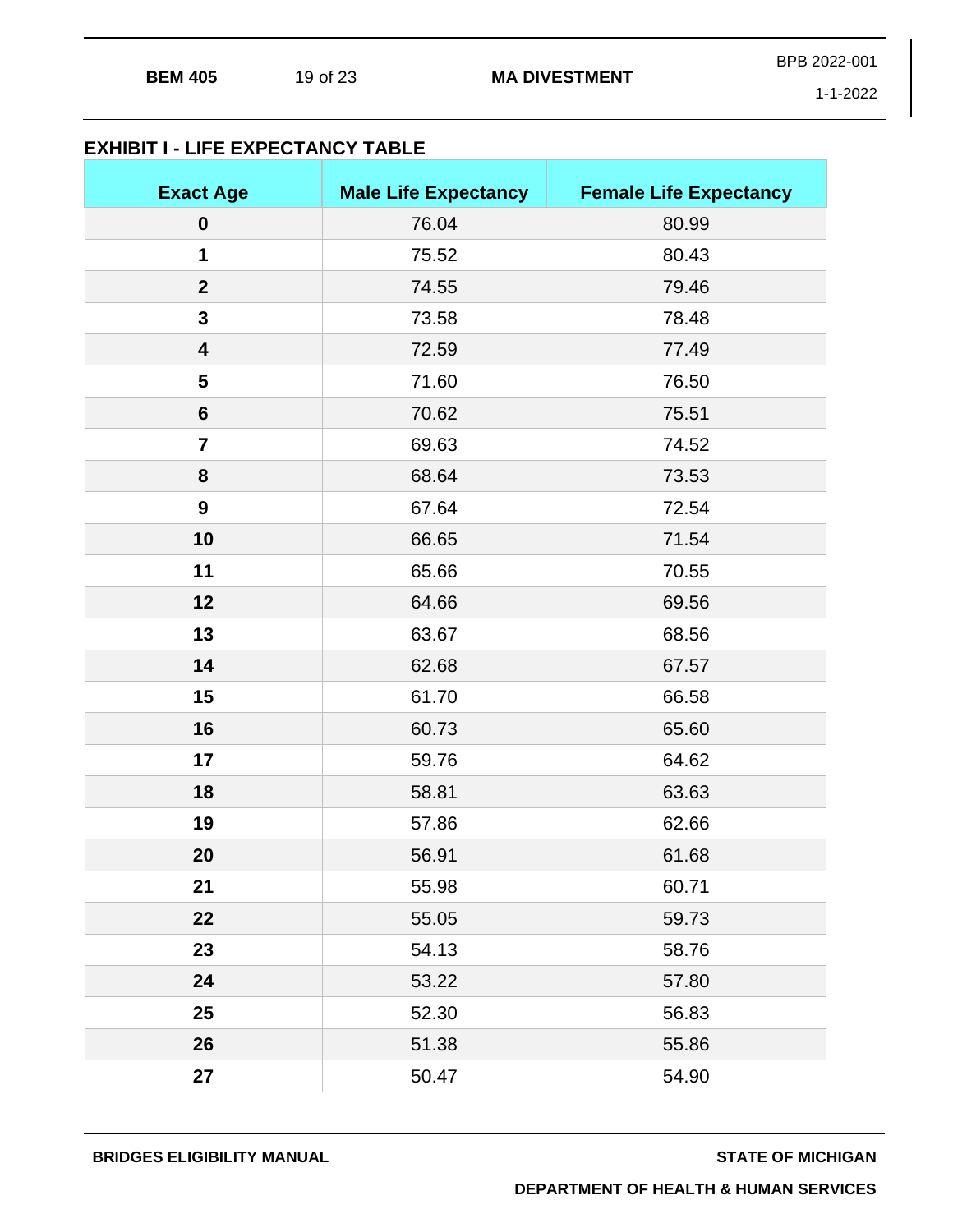|                |          |                      | BPB 2022-001   |
|----------------|----------|----------------------|----------------|
| <b>BEM 405</b> | 20 of 23 | <b>MA DIVESTMENT</b> | $1 - 1 - 2022$ |

| <b>Exact Age</b> | <b>Male Life Expectancy</b> | <b>Female Life Expectancy</b> |
|------------------|-----------------------------|-------------------------------|
| 28               | 49.55                       | 53.93                         |
| 29               | 48.63                       | 52.97                         |
| 30               | 47.72                       | 52.01                         |
| 31               | 46.80                       | 51.05                         |
| 32               | 45.89                       | 50.09                         |
| 33               | 44.97                       | 49.14                         |
| 34               | 44.06                       | 48.19                         |
| 35               | 43.15                       | 47.23                         |
| 36               | 42.23                       | 46.28                         |
| 37               | 41.32                       | 45.34                         |
| 38               | 40.41                       | 44.39                         |
| 39               | 39.50                       | 43.45                         |
| 40               | 38.59                       | 42.50                         |
| 41               | 37.69                       | 41.56                         |
| 42               | 36.78                       | 40.62                         |
| 43               | 35.88                       | 39.69                         |
| 44               | 34.98                       | 38.76                         |
| 45               | 34.08                       | 37.83                         |
| 46               | 33.19                       | 36.90                         |
| 47               | 32.30                       | 35.98                         |
| 48               | 31.43                       | 35.07                         |
| 49               | 30.55                       | 34.16                         |
| 50               | 29.69                       | 33.26                         |
| 51               | 28.84                       | 32.36                         |
| 52               | 27.99                       | 31.48                         |
| 53               | 27.16                       | 30.59                         |
| 54               | 26.34                       | 29.72                         |
| 55               | 25.52                       | 28.85                         |
| 56               | 24.72                       | 27.99                         |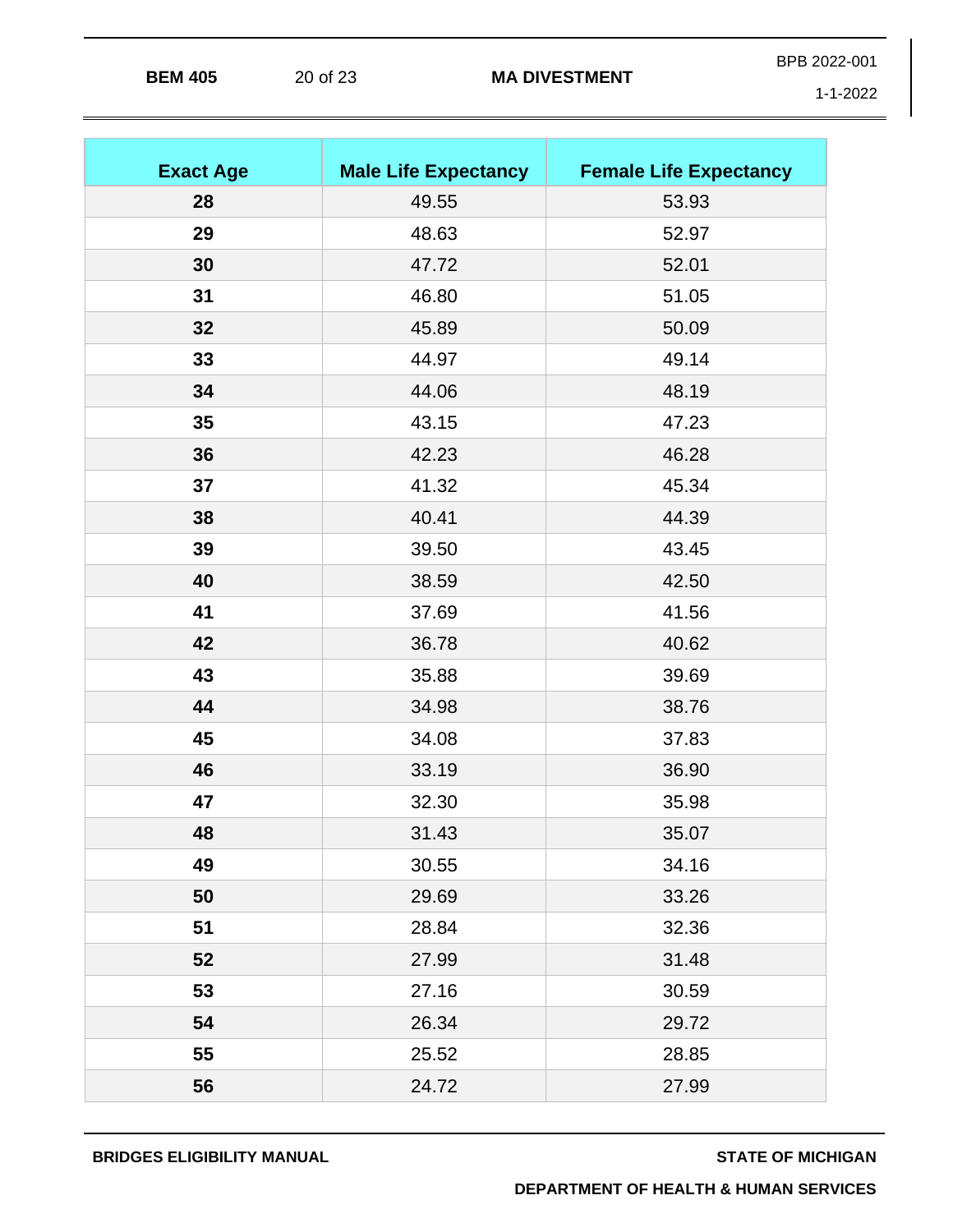|                |          | <b>MA DIVESTMENT</b> | BPB 2022-001 |
|----------------|----------|----------------------|--------------|
| <b>BEM 405</b> | 21 of 23 |                      | 1-1-2022     |

| <b>Exact Age</b> | <b>Male Life Expectancy</b> | <b>Female Life Expectancy</b> |
|------------------|-----------------------------|-------------------------------|
| 57               | 23.93                       | 27.13                         |
| 58               | 23.15                       | 26.28                         |
| 59               | 22.37                       | 25.44                         |
| 60               | 21.61                       | 24.60                         |
| 61               | 20.85                       | 23.76                         |
| 62               | 20.11                       | 22.94                         |
| 63               | 19.37                       | 22.12                         |
| 64               | 18.65                       | 21.30                         |
| 65               | 17.92                       | 20.49                         |
| 66               | 17.20                       | 19.69                         |
| 67               | 16.49                       | 18.89                         |
| 68               | 15.78                       | 18.11                         |
| 69               | 15.09                       | 17.33                         |
| 70               | 14.40                       | 16.57                         |
| 71               | 13.73                       | 15.82                         |
| 72               | 13.07                       | 15.09                         |
| 73               | 12.43                       | 14.37                         |
| 74               | 11.80                       | 13.66                         |
| 75               | 11.18                       | 12.97                         |
| 76               | 10.58                       | 12.29                         |
| 77               | 10.00                       | 11.62                         |
| 78               | 9.43                        | 10.98                         |
| 79               | 8.88                        | 10.35                         |
| 80               | 8.34                        | 9.74                          |
| 81               | 7.82                        | 9.15                          |
| 82               | 7.32                        | 8.58                          |
| 83               | 6.84                        | 8.04                          |
| 84               | 6.38                        | 7.51                          |
| 85               | 5.94                        | 7.01                          |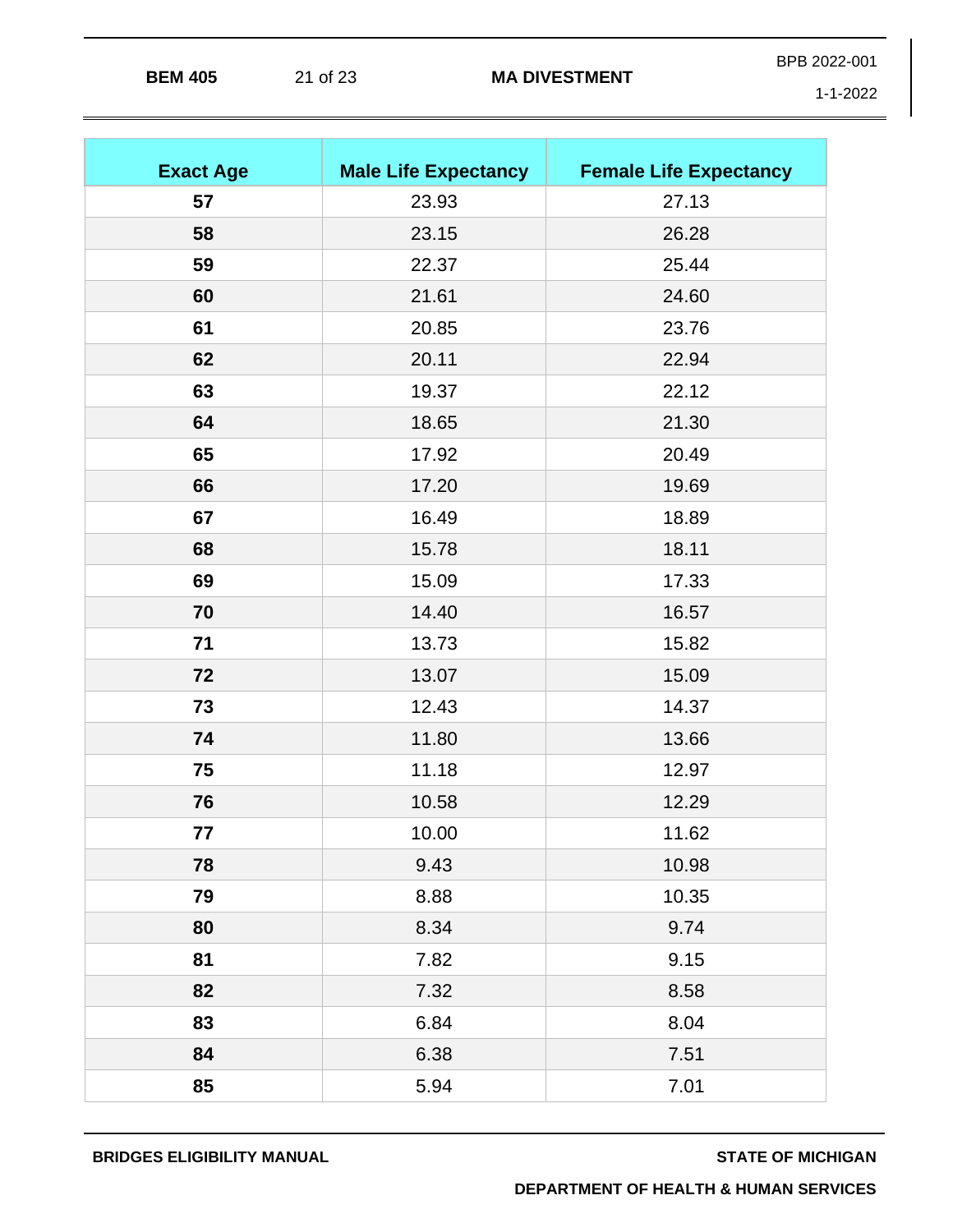| <b>BEM 405</b> | 22 of 23 | <b>MA DIVESTMENT</b> | BPB 2022-001 |
|----------------|----------|----------------------|--------------|
|                |          |                      | 1-1-2022     |

| <b>Exact Age</b> | <b>Male Life Expectancy</b> | <b>Female Life Expectancy</b> |
|------------------|-----------------------------|-------------------------------|
| 86               | 5.52                        | 6.53                          |
| 87               | 5.12                        | 6.07                          |
| 88               | 4.75                        | 5.64                          |
| 89               | 4.40                        | 5.23                          |
| 90               | 4.08                        | 4.85                          |
| 91               | 3.78                        | 4.50                          |
| 92               | 3.50                        | 4.18                          |
| 93               | 3.25                        | 3.88                          |
| 94               | 3.03                        | 3.61                          |
| 95               | 2.83                        | 3.37                          |
| 96               | 2.66                        | 3.16                          |
| 97               | 2.51                        | 2.96                          |
| 98               | 2.37                        | 2.79                          |
| 99               | 2.25                        | 2.63                          |
| 100              | 2.13                        | 2.48                          |
| 101              | 2.02                        | 2.33                          |
| 102              | 1.91                        | 2.19                          |
| 103              | 1.81                        | 2.06                          |
| 104              | 1.71                        | 1.93                          |
| 105              | 1.61                        | 1.81                          |
| 106              | 1.52                        | 1.69                          |
| 107              | 1.43                        | 1.58                          |
| 108              | 1.35                        | 1.47                          |
| 109              | 1.27                        | 1.37                          |
| 110              | 1.19                        | 1.27                          |
| 111              | 1.11                        | 1.18                          |
| 112              | 1.04                        | 1.09                          |
| 113              | 0.97                        | 1.01                          |
| 114              | 0.91                        | 0.93                          |